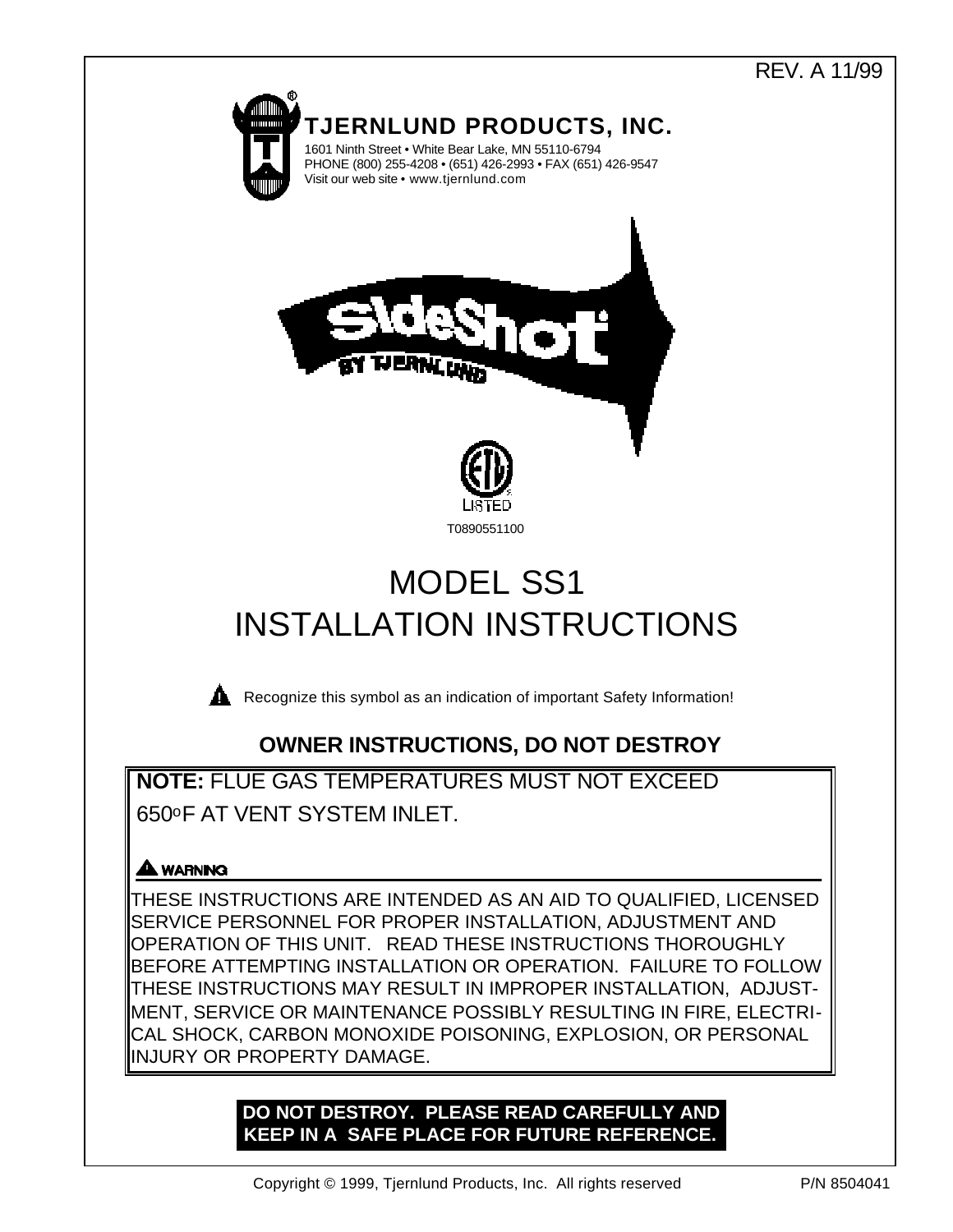Tjernlund Products welcomes your comments and questions. Address all correspondence to:

Customer Service: Tjernlund Products, Inc. 1601 Ninth Street White Bear Lake, MN 55110-6794

Email: fanmail@tjfans.com

### **TABLE OF CONTENTS**

|                                                                                   | Page (s) |
|-----------------------------------------------------------------------------------|----------|
|                                                                                   |          |
|                                                                                   |          |
|                                                                                   |          |
|                                                                                   |          |
|                                                                                   |          |
|                                                                                   |          |
| Installation                                                                      |          |
|                                                                                   |          |
|                                                                                   |          |
|                                                                                   |          |
|                                                                                   |          |
|                                                                                   |          |
| <b>Electrical Wiring</b>                                                          |          |
|                                                                                   |          |
| Wiring to Gas Fired Appliance measurements and the material control of the 14, 15 |          |
|                                                                                   |          |
|                                                                                   |          |
|                                                                                   |          |
|                                                                                   |          |
|                                                                                   |          |
|                                                                                   |          |
|                                                                                   |          |
|                                                                                   |          |
| <b>Mounting Templates</b>                                                         |          |
|                                                                                   |          |
|                                                                                   |          |

SideShot<sup>®</sup> is a registered trademark of Tjernlund Products, Inc. for their Model SS1 Vent System.

### **DESCRIPTION**

The SideShot is a mechanical vent system designed and listed for use with natural draft oil or gas heating equipment. It is factory assembled and wired. The SideShot automatically vents the flue gases from heating equipment to the outdoors. By combining outside air with high-tech insulation, surrounding combustible materials and the Vent Hood exterior remain at safe temperatures. After each burner cycle the SideShot will continue to operate for an adjustable time period to purge the heater and vent of residual flue gases. The SideShot features a two way safety system consisting of a Fan Proving Switch and a high limit temperature control. These devices monitor the SideShot's performance and will interrupt the main burner if a venting malfunction is detected.

# **APPLICATION TABLE**

Verify that the total BTU/hr. input of the heating appliance(s) fall within the proper category listed below. All BTU/hr. capacity ranges are based on a maximum of 50 equivalent feet. To determine equivalent feet, add the total length of straight vent pipe plus 10 feet for each 90 degree elbow and 5 feet for each 45 degree elbow. Vent runs of over 15 linear feet should use an approved, insulated vent connector to prevent problems related to sulfur condensation.

| MODEL Natural and<br>LP Gas   | Flame Retention<br>Oil Burner | Conventional Max. Equivalent<br>Oil Burner | Feet |
|-------------------------------|-------------------------------|--------------------------------------------|------|
| SS1 50.000-160.000<br>BTU/hr. | 50.000-220.000<br>BTU/hr.     | 50.000-180.000<br>BTU/hr.                  | -50  |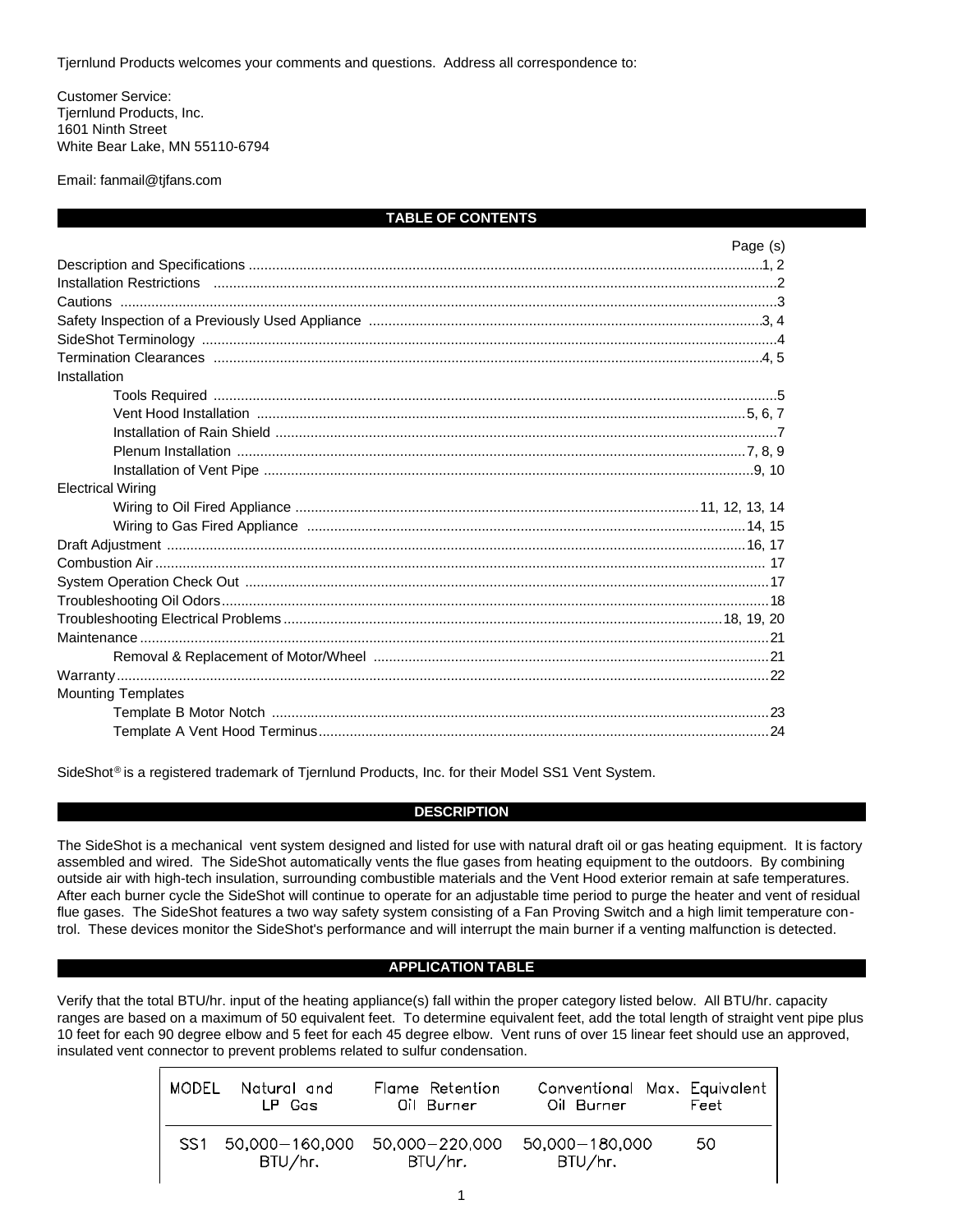### **SPECIFICATIONS**

**Motor:** 115/1/60, 3300 RPM, 212 watts, 2.28 FLA

**Fan Proving Switch:** Non-adjustable set point of -.05" W.C., Contacts rated for an inductive load of 6.2 FLA at 120 VAC.

High Limit: Manual reset N/C contacts, open at 135<sup>o</sup>F  $\pm$  10<sup>o</sup>F, Contacts rated at 10 FLA at 120 VAC.

**Post-Purge Timer:** Adjustable from 1 to 10 minutes. Dual voltage, non-polarity sensitive input (24-120 VAC).



These units have been factory tested and rated in accordance with AMCA standard 210, Test Code for Air Moving Devices.

Each SideShot is electrically factory line tested before shipment.

After opening carton, inspect thoroughly for hidden damage. Wheel should rotate freely. If any damage is found notify freight carrier and your distributor immediately and file a concealed damage claim.

### **INSTALLATION RESTRICTIONS**

- 1. The SideShot may not be installed on condensing appliances.
- 2. For Natural Gas, LP Gas and Oil Fired appliances only.
- 3. The SideShot may not be installed on an appliance with an automatic valve having a manual opener unless the manual opener has been rendered inoperative or the automatic valve has been replaced with a valve not equipped with a manual opener.
- 4. The SideShot may only be installed on appliances equipped with a draft hood, draft diverter or barometric draft control.
- 5. The SideShot shall not be installed where flue gas temperatures exceed 650<sup>o</sup>F at its inlet. Flue gas temperature verification:
	- A) Consult appliance manufacturer for temperature of gases at the appliance after dilution by draft hood, draft diverter or draft control.

### **AND**

- B) Measure temperature of flue gases at the inlet to the SideShot at time of installation. Temperature should be measured after appliance and SideShot have operated for at least 15 minutes, allowing flue gas temperature to stabilize.
- 6. The electrical load controlled through the Fan Proving Switch must not exceed its nameplate ratings .
- 7. Vent runs of over 15 linear feet should use an approved, insulated vent connector to prevent problems related to sulfur condensation.

# **A WARNING**

Improper installation, adjustment, alterations, service or maintenance can cause injury, property damage or death. Refer to this manual. For assistance or additional information consult a qualified installer, service agency or the equipment supplier.

# **AAL WARNING**

Do not exceed the recommended input range of the SideShot. Under no circumstances shall the minimum draft adjustment be used for the larger input range of this product. Improper adjustment may result in the dispersion of flue products (carbon monoxide) into the building interior causing carbon monoxide poisoning or death.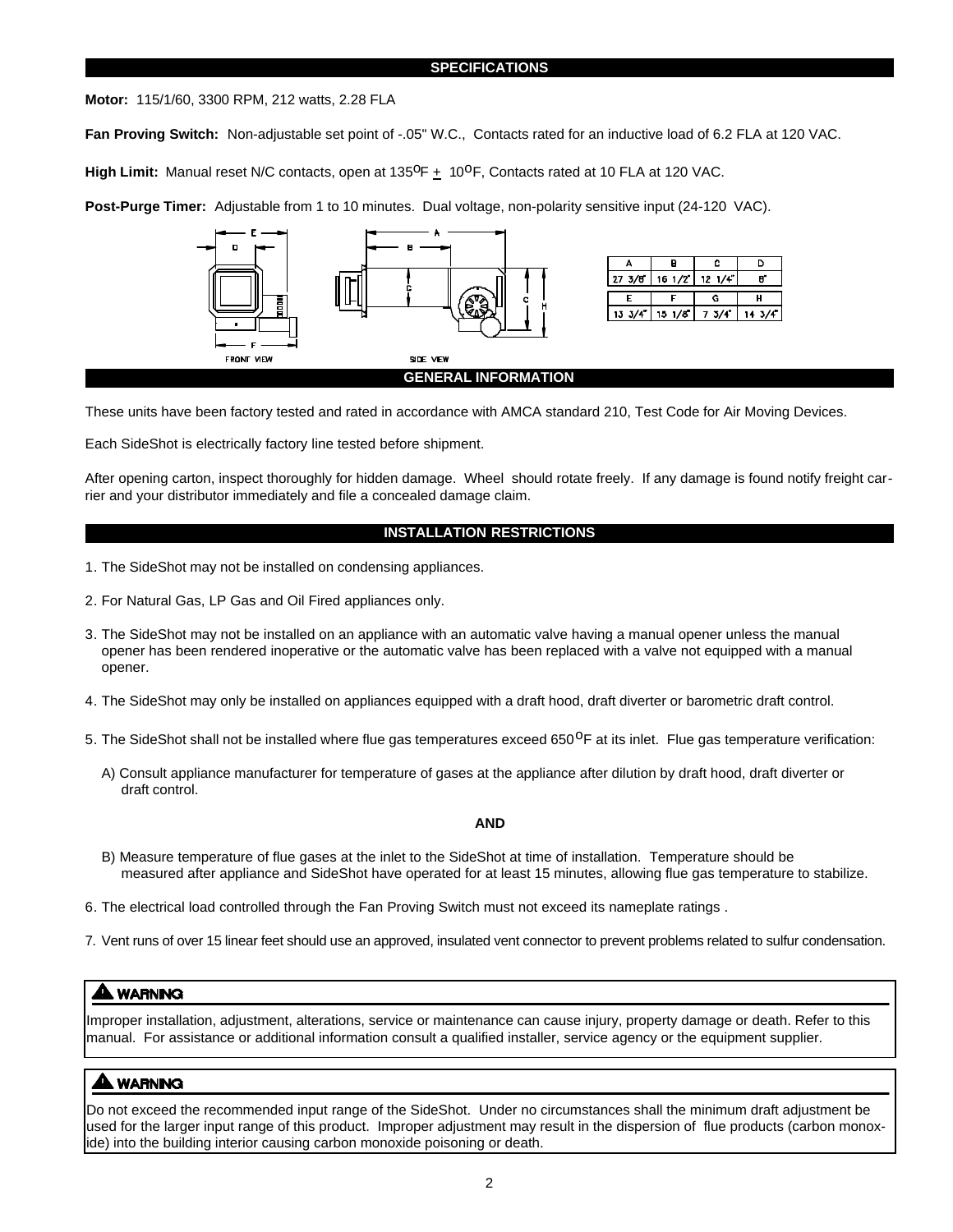### **CAUTIONS**

- 1. Disconnect power supply from the SideShot and heating equipment when making wiring connections and servicing the SideShot. Failure to do so may result in personal injury and/or equipment damage.
- 2. Failure to install, maintain and/or operate the SideShot in accordance with manufacturer's instructions may result in conditions which can produce bodily injury and property damage.
- 3. The SideShot must be installed by a qualified installer (an individual properly licensed and/or trained) in accordance with all local codes or, in their absence, in accordance with the appropriate National Fire Protection Association #31, #54, #211 and the National Electrical Code.
- 4. Plan the vent layout so that the code required clearances are maintained from plumbing, wiring and combustible materials.
- 5. The SideShot motor shaft must be mounted horizontally to ensure proper operation of the Fan Proving Switch and prevent motor bearing wear.
- 6. Flue gas temperatures must not exceed 650<sup>0</sup>F at SideShot inlet. Ambient temperature must not exceed 104<sup>0</sup>F.
- 7. Make certain power source is adequate for the SideShot requirements. Do not add the SideShot to a circuit when the total electrical load is unknown.
- 8. "Safety Inspection of a Previously Used Appliance", pages 3 and 4 must be completed when replacing a conventional chimney venting system or when SideShot is installed on used heating equipment.

## **\*SAFETY INSPECTION OF A PREVIOUSLY USED OIL APPLIANCE**

(Perform prior to SideShot installation)

The following procedure is intended as a guide to aid in determining that an appliance is properly installed and is in safe condition for continuing use.

This procedure is based on central furnace and boiler installations and it should be recognized that generalized procedures cannot anticipate all situations. Accordingly, in some cases deviation from this procedure may be necessary to determine safe operation of the equipment.

- a. This procedure should be performed prior to any attempt at modifications of the appliance or installation of the SideShot.
- b. If it is determined there is a condition which could result in unsafe operation, the appliance should be shut off and the owner advised of the unsafe condition.

The following steps should be followed in making the safety inspection:

- 1. Visually inspect the venting system and determine there is no blockage or restriction, leakage, corrosion or other deficiencies which could cause an unsafe condition.
- 2. Inspect burner and primary control for proper operation.
- 3. Applicable only to furnaces: Inspect heat exchanger for cracks, openings or excessive corrosion. Check both the limit control and fan control for proper operation.
- 4. Applicable only to boilers: Inspect for evidence of water or combustion product leaks. Determine that the water pumps are in operating condition. Test low water cutoffs, automatic feed controls, pressure and temperature limit controls and relief valves in accordance with the manufacturer's recommendations to determine that they are in operating order.

### **\*SAFETY INSPECTION OF A PREVIOUSLY USED GAS APPLIANCE**

(Perform prior to SideShot installation)

The following procedure is intended as a guide to aid in determining that an appliance is properly installed and is in safe condition for continuing use.

The following procedure is based on central furnace and boiler installations and it should be recognized that generalized procedures cannot anticipate all situations. Accordingly, in some cases deviation from this procedure may be necessary to determine safe operation of the equipment.

- a. This procedure should be performed prior to any attempt at modifications of the appliance or installation of the SideShot.
- b. If it is determined there is a condition which could result in unsafe operation, the appliance should be shut off and the owner advised of the unsafe condition.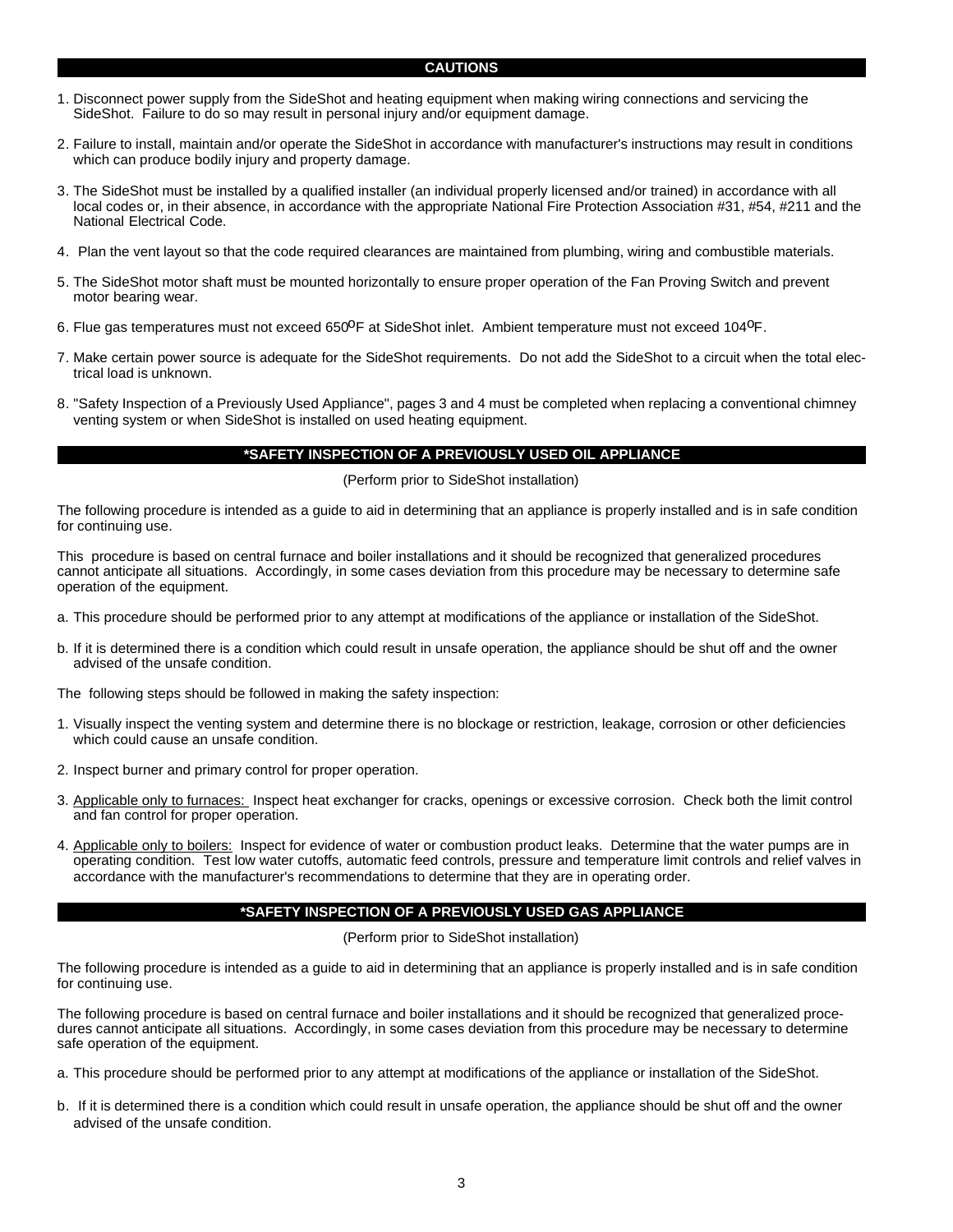The following steps should be followed in making the safety inspection:

- 1. Conduct a gas leakage test of the appliance piping and control system downstream of the shutoff valve in the supply line to the appliance.
- 2. Visually inspect the venting system and determine there is no blockage or restriction, leakage, corrosion and other deficiencies which could cause an unsafe condition.
- 3. Shut off all gas to the appliance(s).
- 4. Inspect burners and crossovers for blockage and corrosion.
- 5. Applicable only to furnaces: Inspect heat exchanger for cracks, openings or excessive corrosion. Check both the limit control and fan control for proper operation.
- 6. Applicable only to boilers: Inspect for evidence of water or combustion product leaks. Determine that the water pumps are in operating condition. Test low water cutoffs, automatic feed controls, pressure and temperature limit controls and relief valves in accordance with the manufacturer's recommendations to determine that they are in operating order.
- \* Excerpts from the National Fuel Gas Code (ANSI Z223.1/NFPA #54), Appendix H.



#### **PLENUM AND VENT HOOD CLEARANCE FROM COMBUSTIBLES**

With an inlet flue gas temperature of 650<sup>O</sup>F or below, the SideShot has been Listed for the following clearances from combustible materials:

### **IMPORTANT**

Vent Hood and top of Plenum: Zero Clearance Plenum front and sides: 1/2 inch Plenum rear: 3 inches

# **VENT HOOD TERMINATION CLEARANCES**

The SideShot has been ETL Listed according to the requirements of the National Fire Protection Association #31, #54 and #211 as follows, (See Diagram A, Page 5):

- The exit terminals of mechanical draft systems shall not be less than 7 feet above grade when located adjacent to public walk ways.
- A venting system shall terminate at least 3 feet above any forced air inlet located within 10 feet.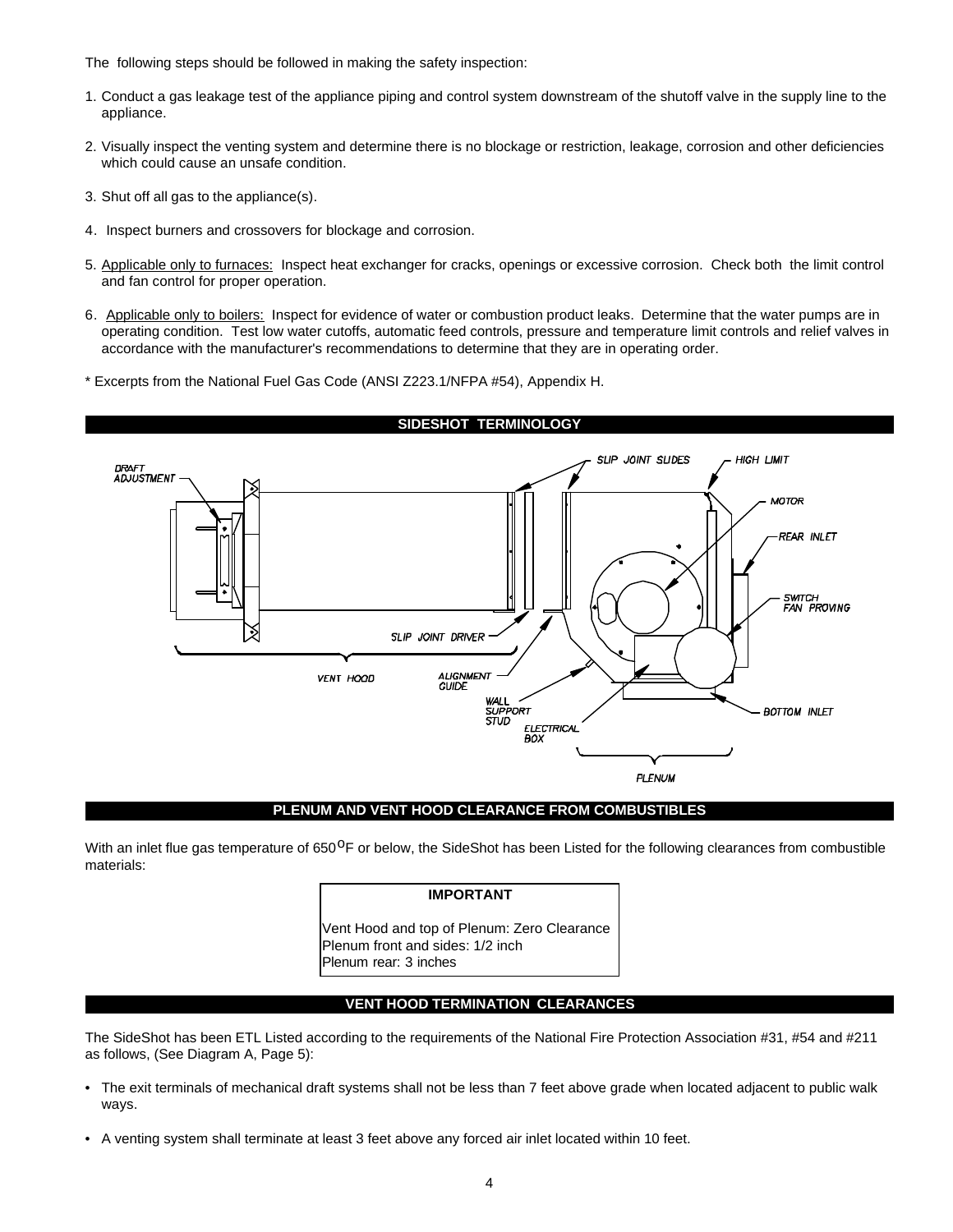- The venting system shall terminate at least 4 feet below, 4 feet horizontally from or 1 foot above any door, window or gravity air inlet into any building.
- The bottom of the vent terminal shall be located at least 12 inches above grade.
- The exit terminal shall be so arranged that the flue gases are not directed so as to jeopardize people, overheat combustible structures or enter buildings.
- Not to be less than 10 feet from an adjacent building.

The SideShot is also Listed to terminate a minimum of 12" below, above or horizontally from a soffit, deck or adjacent sidewall.

It is not recommended for the SideShot to be terminated on a wall that faces the direction of the prevailing winds. Backdrafts by severe winds can cause oil odors to remain in the structure and/or interrupt heating equipment operation.



# Tools required:

- 
- Drill and 1/8", 1/4", 1/2" Bits 1/4" Masonry Drill Bit<br>• Blade Screwdriver 1/4", 5/16", 11/32" Nu
- 
- Wire Cutter/Stripper Hammer
- Tube Cutter
- Reciprocating Saw 1/2", 7/16",5/8" Wrench
	-
	- 1/4", 5/16", 11/32" Nut Runner or Socket
	-

# **INSTALLING VENT HOOD TERMINUS**

- 1. a) Fold template A (Page 24) along dashed line and attach in between the floor joists ensuring that it is snug against the sill plate and right hand floor joist. Follow same procedure if floor trusses are used, (See Diagram B).
	- b) If the SideShot is not being installed between floor joists, attach the template to the wall it will be exiting ensuring it is level.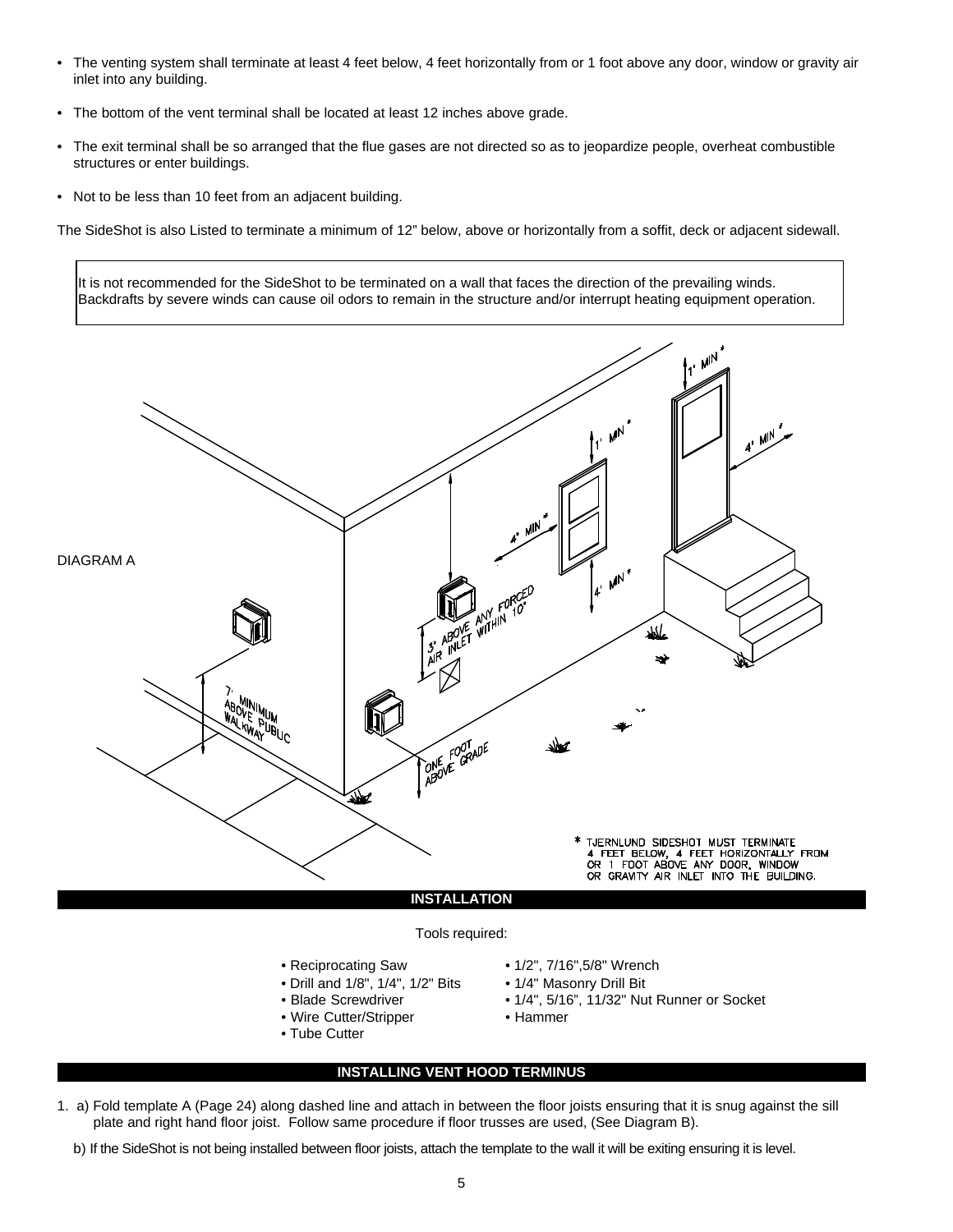



#### RIM JOIST INSTALLATION

- 2. Using 1/2" bit, drill pilot holes noted on each side of the template from inside through rim-joist, wall board, siding, etc., keeping drill bit perpendicular to the wall. 1/2" bit must be long enough to penetrate through exterior.
- 3. Remove template from rim-joist and attach to building exterior, aligning pilot hole markings on template with holes previously created in Step #2.
- 4. Drill the four corner holes noted on the template through the building exterior. Remove the template and mark lines from the **outside** edge of the holes drilled, forming a rectangle.
- 5. Using reciprocating saw and appropriate blade, cut a rectangular opening through the rim joist, wall board, siding, etc., on the lines marked in step 4. The rectangular opening should be no larger than 8-3/8" in width by 8" in height, (See Diagram C).



- 6. Knock out block material exposing rectangular opening through the wall.
- 7. Apply two beads of exterior rated caulk approximately 3/8" in width at the seam of the outermost casing of the Vent Hood and the inner flange of the Vent Hood Terminus, (See Diagram D).



DIAGRAM D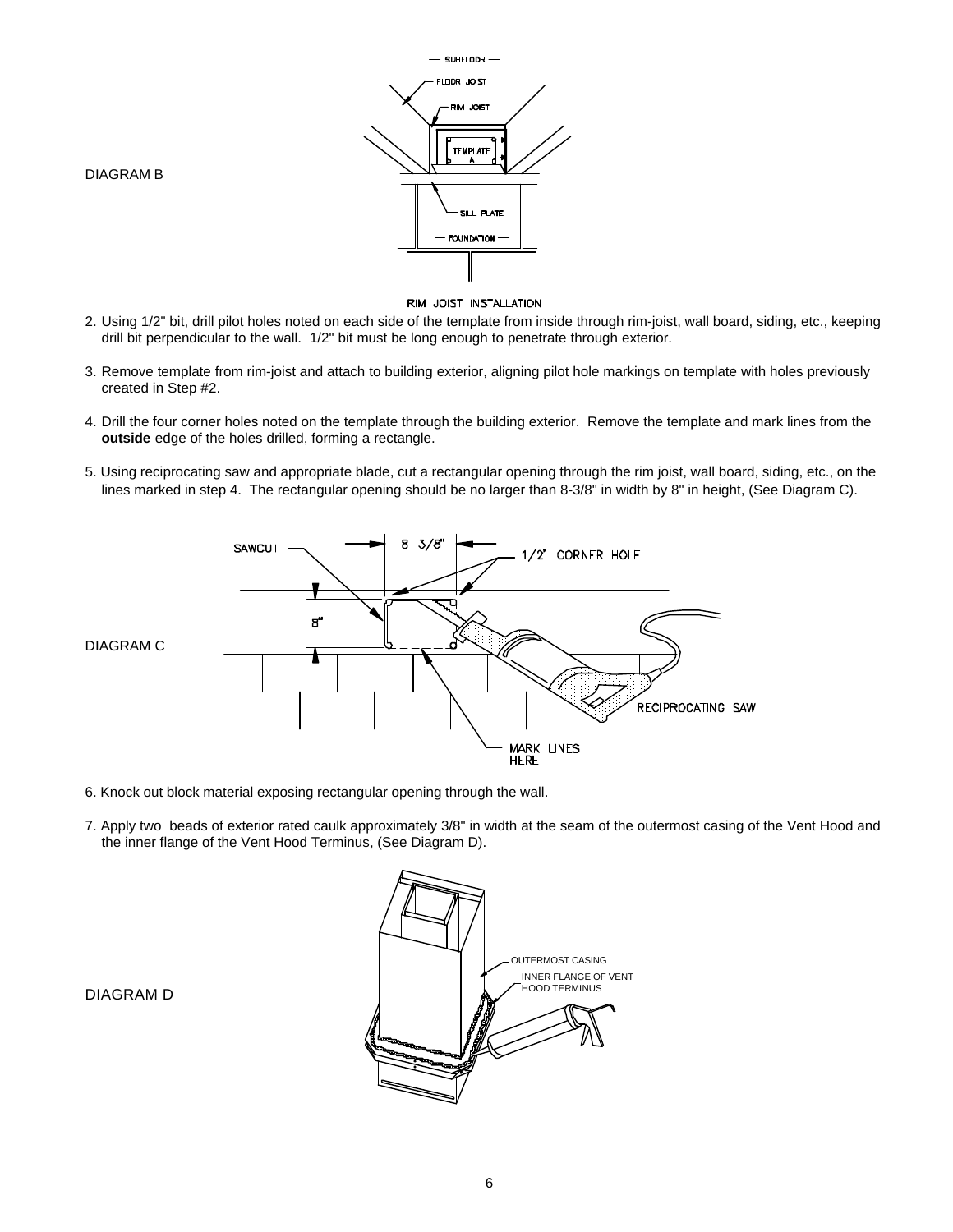8. Slide the Vent Hood through the wall while taking care installing the rain shield as shown, (See Diagram E). The nuts located on the Vent Hood outermost casing should be facing up when sliding it through the wall. Mount Vent Hood to the exterior using four #8 x 3" wood screws and spacers provided, (See Diagram E). Wall anchors are provided for installation into masonry wall.



DIAGRAM E

- 9. Connect the Plenum to the Vent Hood of the SideShot following the steps on pages 7, 8 and 9.
- 10. After the SideShot is completely installed, apply a bead of exterior rated caulk between the Vent Hood Terminus inner flange and the exterior of the building, (See Diagram F).



Depending on building construction, it may be necessary to notch out a section of the floor joist to provide proper clearance for the SideShot motor.

- 1. Attach Template B (Page 23) to the floor joist that is to be notched, aligning the sight line noted on the template with the end or the outside casing of the vent hood.
- 2. Cut out notch on line shown on the template.



DIAGRAM G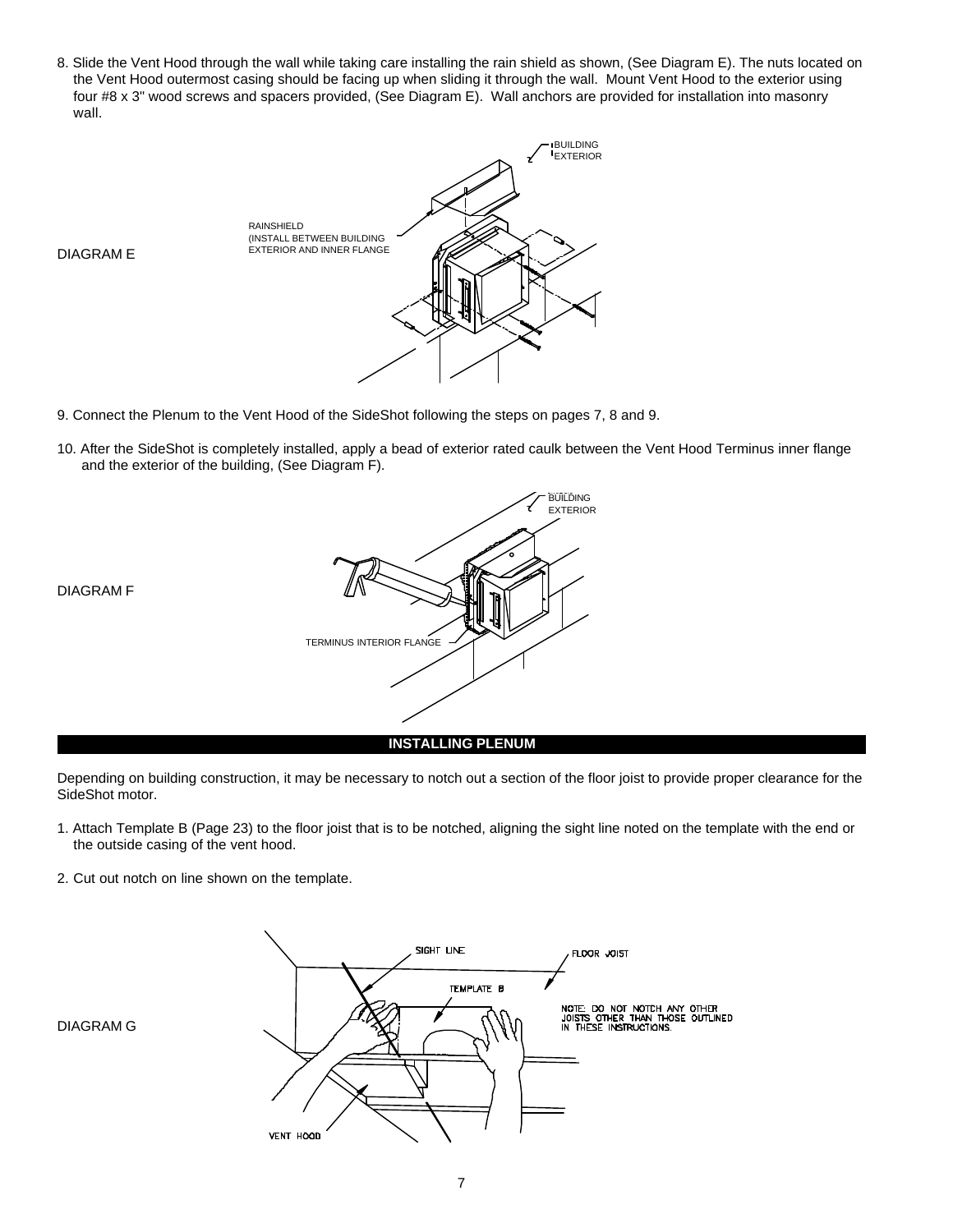### **NOTCH BRACING**

It is recommended and local codes may dictate that the joist be reinforced as outlined below. Bracing of the rim joist is not necessary.

- 1. Cut two 2 x 4 pieces of wood 28 inches in length.
- 2. Center both pieces on each side of the floor joist above the notch and drive 8 16D or larger nails into each piece, (See Diag. H)

DIAGRAM H



# **CONNECTING THE PLENUM TO THE VENT HOOD**

NOTES: Cut any nails which are protruding downward from the subfloor that may come in contact with the SideShot. Place both slip joint drivers in your pocket before continuing.

# **WARNING**

Minimum clearances from the Plenum to any combustible materials must be maintained as listed on page 4.

- **Note:** Blower Motor/Wheel assembly can be removed to make Plenum section lighter & easier to install. Refer to Removal and Replacement of Motor/Wheel Assembly, Page 21.
- 1. Connect the Plenum to the Vent Hood by aligning both grooves on the bottom of Plenum with both grooves on the bottom of the Vent Hood. The Plenum is designed to slide into the Vent Hood, (See Diagram I).
- 2. Gently slide the Plenum into the Vent Hood until the slip joint guides located on each side of the Plenum are in contact with each other.
- 3. Slide the slip joint drivers from the bottom upward over the the slip joint guides as far as possible by hand. A hammer may be used to tap the slip joint drivers to their final position. Start the slip joint drivers on the slip joint guides with the embossed end facing down. Do not force slip joint drivers past embossing.



### **INSTALLATION OF WALL SUPPORT BRACKET**

- 1. To prevent damage to the SideShot, temporarily support the bottom of the plenum (prop on ladder top) while assembling the wall support bracket. Assemble the wall support bracket as shown, (See Diagram J, Page 9).
- 2. Using the prepunched holes, adjust the wall support bracket so that a slight pitch is maintained for water drainage, (See Diagram J, Page 9).
- 3. Use the prepunched holes on the wall bracket as a template to mark holes to be drilled into the side wall for mounting screws.
- 4. a) If installing the bracket into a wood wall, drill 2 pilot holes at each point established in step 3 with a 1/8" drill bit approximately 1" deep and install the screws provided to secure the bracket to the wall.

DIAGRAM I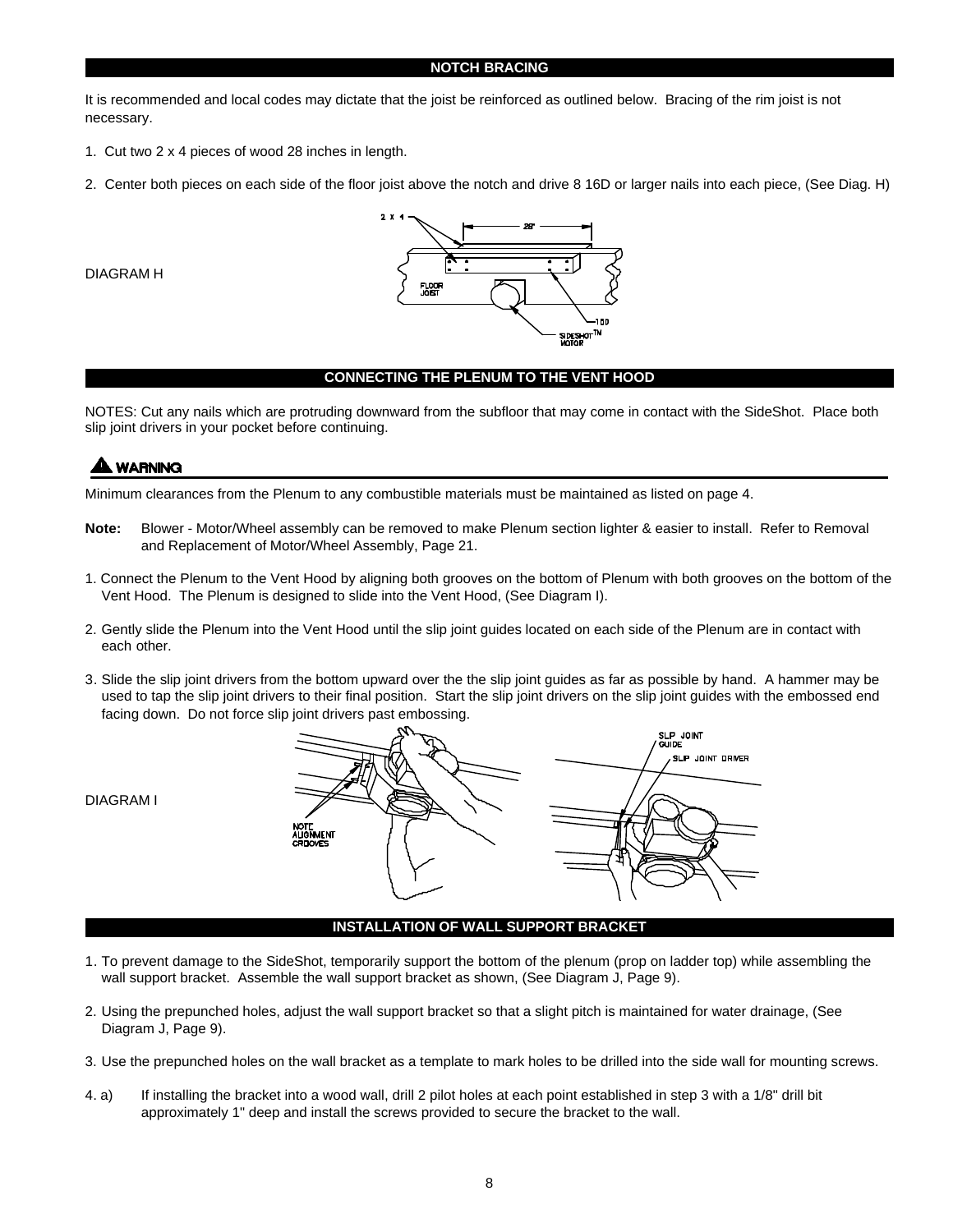- b) If installing the bracket into a masonry wall, drill 2 holes at each point established in step 3 with a 1/4" masonry drill bit approximately 1" deep. Tap the masonry anchors into the holes drilled in step 4. Screw the wall bracket onto the wall.
- 5. Connect the other end of wall support bracket to the stud on the plenum using the supplied 1/4"-20 keps nut. (See Diagram J).



#### **INSTALLATION OF VENT PIPE**

If installing the SideShot Vent System on an oil or gas appliance which is not equipped with a draft hood or draft diverter, a barometric draft control must be used. Install the barometric draft control as shown, (See Diagram K). The SideShot Vent System is designed to accept all brands of 6" single wall, Type "B", Class "A" or Type "L" vent pipe. The vent pipe used must be in compliance with local codes and the listing of the vent pipe manufacturer. When necessary, install tapered reducers and increasers as shown below.

Determine which inlet of the SideShot Vent System will allow for the least amount of elbows to the appliance. DO NOT USE BOTH INLETS. Calculate the equivalent vent pipe footage from the appliance to the SideShot Vent System by adding the straight vent pipe length and the equivalent elbow lengths together. Each 90 degree elbow is equal to 10 feet of straight vent pipe, each 45 degree elbow is equal to 5 feet of straight pipe. The equivalent vent pipe length must not exceed 50 feet from the appliance to the SideShot Vent System. Vent runs of over 15 linear feet should use an approved, insulated vent connector to prevent problems related to sulfur condensation. It is not necessary to maintain a 1/4" rise per every foot of horizontal when Side Wall Venting.

The SideShot Vent System is shipped from the factory with the plug connected to the rear and the vent pipe inlet collar connected to the bottom. If using the bottom inlet, skip to the section entitled "Vent Pipe Clamp Assembly". If your installation requires the use of the rear inlet, follow the steps in the section entitled "Vent Pipe Inlet Collar Conversion" to move the vent pipe inlet collar from the bottom to the rear.

#### DIAGRAM K



- 1. Remove the plug from rear inlet port by unfastening the 6 nuts that secure it to the Plenum. Keep the plug & nuts for later use.
- 2. Remove the sensing tube from the Fan Proving Switch by loosening the plastic compression fitting.
- 3. Remove the vent pipe inlet collar from the bottom port by unfastening the 6 nuts. Keep the nuts for later use.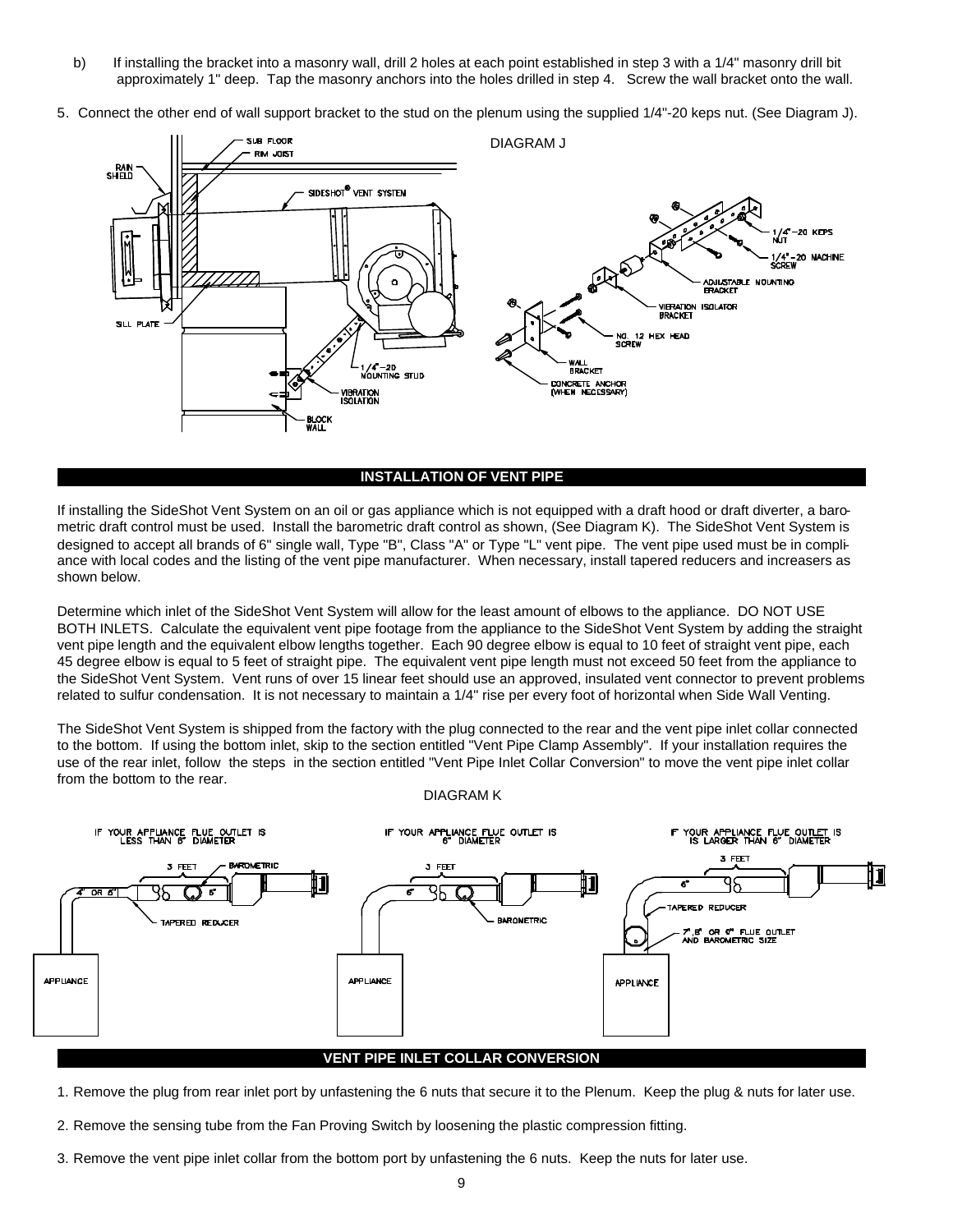- 4. Using a tube cutter, cut the sensing tube 2" from the elbow directed at the vent pipe inlet collar, (See Diagram L). Discard the cut off section of metal tube.
- 5. Attach the vent pipe inlet collar to the rear inlet port making sure that the sensing tube is orientated as shown, (See Diagram M). NOTE: Alignment marks on the inlet collar and plenum casing must match.



6. Attach 90<sup>o</sup> compression fitting to the short tube on the inlet collar.

- 7. Using the "soft" aluminum tubing, connect the Fan Proving Switch to the inlet collar. Take care not to crimp the tubing.
- 8. Install the plug removed in step 1 over the bottom inlet port, tightening securely.

### **VENT PIPE CLAMP ASSEMBLY**

- 1. Attach the three vent pipe clamps to the inlet collar, (See Diagram N). NOTE: The following diagrams show the use of the rear inlet. The same steps will apply if using the bottom inlet.
- 2. Bend each vent pipe clamp so it conforms to the outside diameter of the vent pipe being used, (See Diagram O)



- 3. Route the adjustable clamp through the openings at the opposite end of the legs.
- 4. Slide the vent pipe over the inlet collar of the SideShot.
- 5. Tighten the adjustable clamp around the vent pipe, (See Diagram O).



DIAGRAM O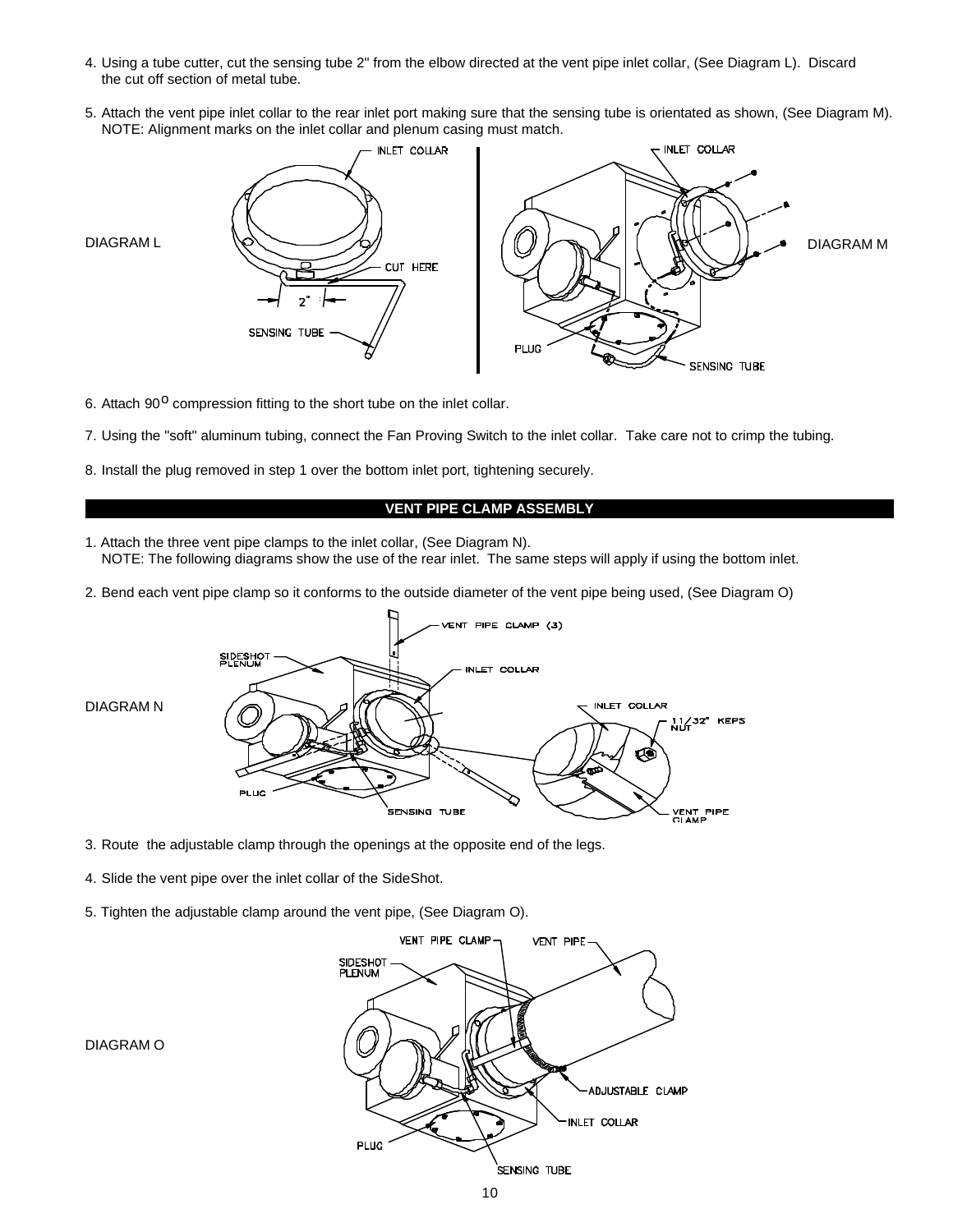# **A WARNING**

All wiring from the SideShot to the appliance must be appropriate Class 1 wiring as follows: installed in rigid metal conduit, intermediate metal conduit, rigid non-metallic conduit, electrical metallic tubing, Type MI Cable, Type MC Cable, or be otherwise suitably protected from physical damage.

The electrical contact ratings for the diaphragm Fan Proving Switch and High Limit are as follows:

| <b>FAN PROVING SWITCH</b>         | <b>HIGH LIMIT</b>                 |
|-----------------------------------|-----------------------------------|
| 6.2 Amps (full load) at 120 VAC   | 10 Amps (full load) at 120 VAC    |
| 36 Amps (locked rotor) at 120 VAC | 60 Amps (locked rotor) at 120 VAC |

The Fan Proving Switch and High Limit are not suitable for loads which exceed the above limits.

## **SEQUENCE OF OPERATION WITH SIDESHOT MODEL SS1 INSTALLED ON OIL FIRED APPLIANCES:**

Control signal from thermostat, aquastat or primary control is intercepted and routed to terminal "O" on SideShot terminal strip. When terminal "O" is energized with either 24 VAC or 120 VAC, the SS1 Relay/Timer receives current and SS1 motor is energized. After draft is established within the SS1, the Fan Proving Switch closes within 5 to 10 seconds energizing terminal "Y", which completes the circuit allowing burner to fire.

The "O" input terminal on the SideShot can accept either a 24 VAC or 120 VAC control signal. For most furnace applications it may be easier to interlock with the 24 VAC thermostat circuit. For most boiler applications it may be easiest to interlock with the 120 VAC primary control circuit to the burner motor. For boiler applications with solid state primary controls it is recommended that the interlock be made between the aquastat and the primary control to avoid the need for a field installed isolation relay. This relay is necessary to eliminate false triggering of the SideShot by circuit checks that are common with solid state controls. Choose the interlock method that best fits your application.



### **SIDESHOT FACTORY WIRING**

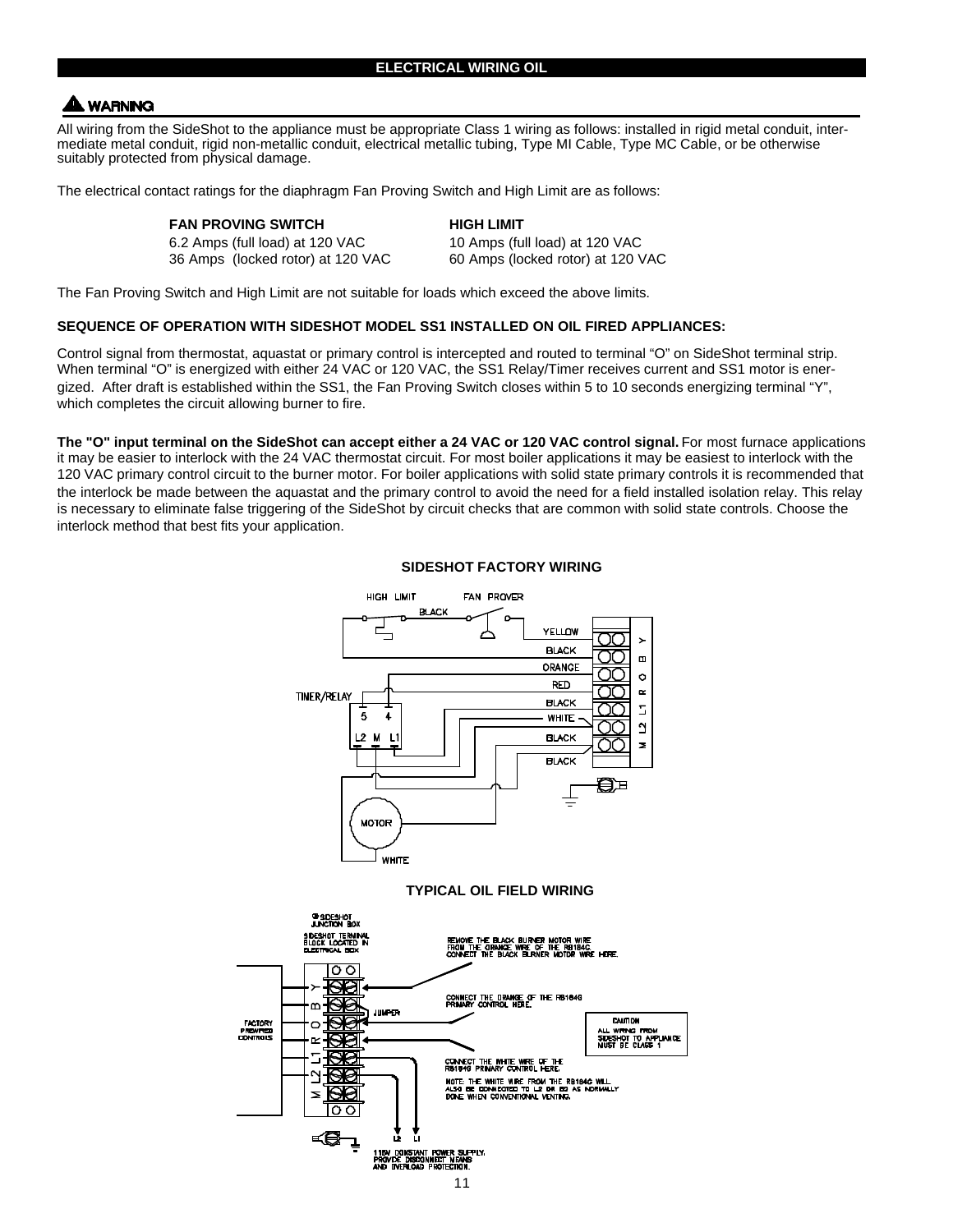# **SIDESHOT CONNECTED TO AN R8184G WITH THE APPLIANCE BURNER MOTOR LESS THAN 6.2 AMPS @ 120 VAC**

LADDER DIAGRAM

CONNECTION DIAGRAM



- NOTES: When interlocking the SideShot with the primary control of the appliance, wire all other furnace/boiler controls as normally done when conventional venting before continuing. Disconnect power from the appliance before attempting to interlock the SideShot.
- 1. Separate the black burner motor wire from the Orange wire of the R8184G. NOTE: Do not separate ignition transformer wire or the optional oil valve wire from the Orange.
- 2. Connect the Black burner motor wire to terminal Y on the SideShot terminal strip.
- 3. Connect the Orange wire of the R8184G to the O terminal on the SideShot terminal strip.
- 4. Connect the White wire of the R8184G to the R terminal of the SideShot terminal strip.
- NOTE: The White wire from the R8184G will also be connected to L2 or B2 as normally done when conventional venting.
- 5. Connect L1 terminal of the SideShot terminal strip to L1.
- 6. Connect the L2 terminal of the SideShot terminal strip to L2.
- 7. Connect the Ground to grounding screw in SideShot electrical box.



### **SIDESHOT CONNECTED TO A 24 VAC THERMOSTAT CIRCUIT**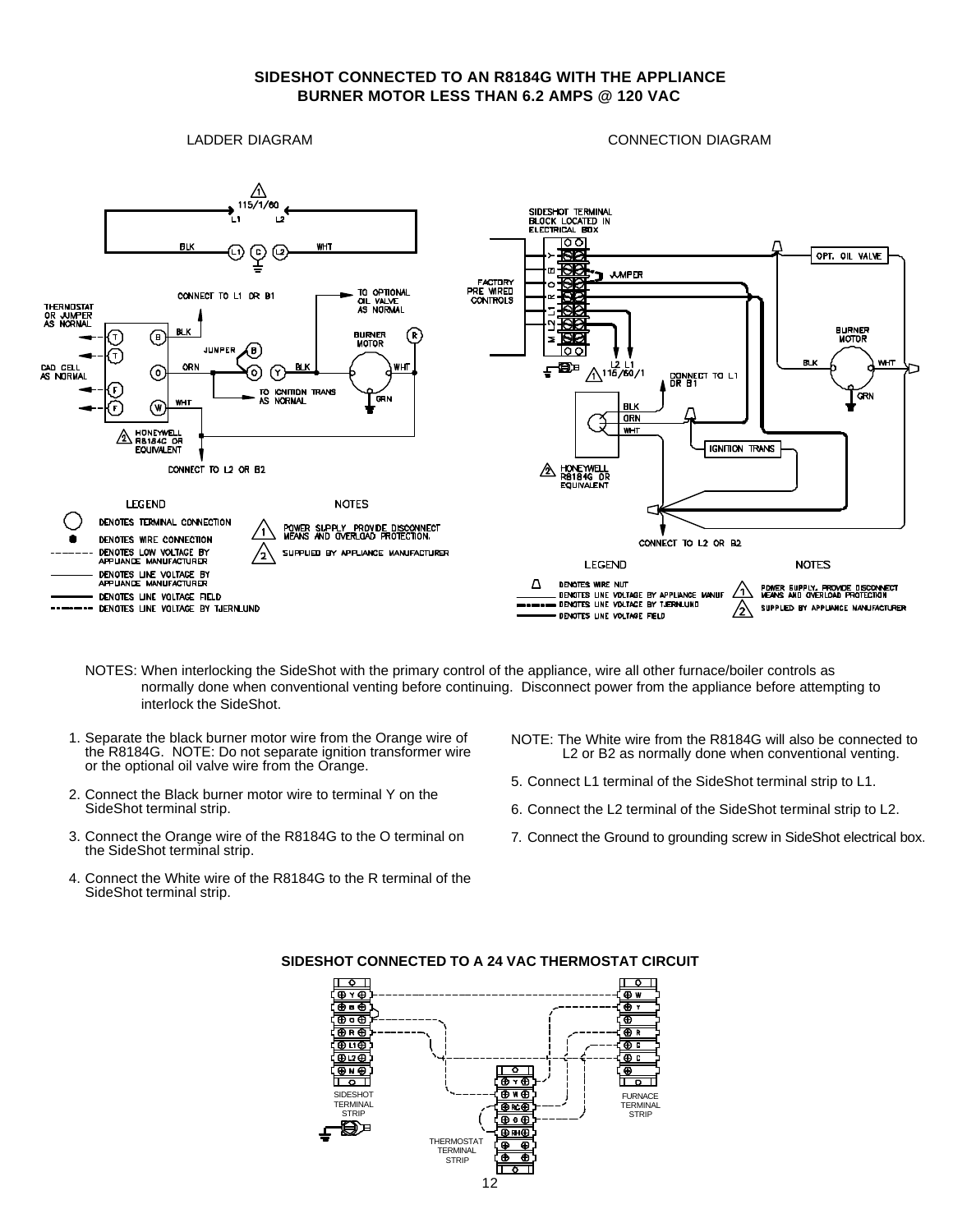### **SIDESHOT CONNECTED TO 24 VAC THERMOSTAT CIRCUIT WITH BURNER MOTOR POST PURGE (P/N 950-2043) (USE IN CONJUNCTION WITH DIAGRAM ON BOTTOM OF PAGE 12)**



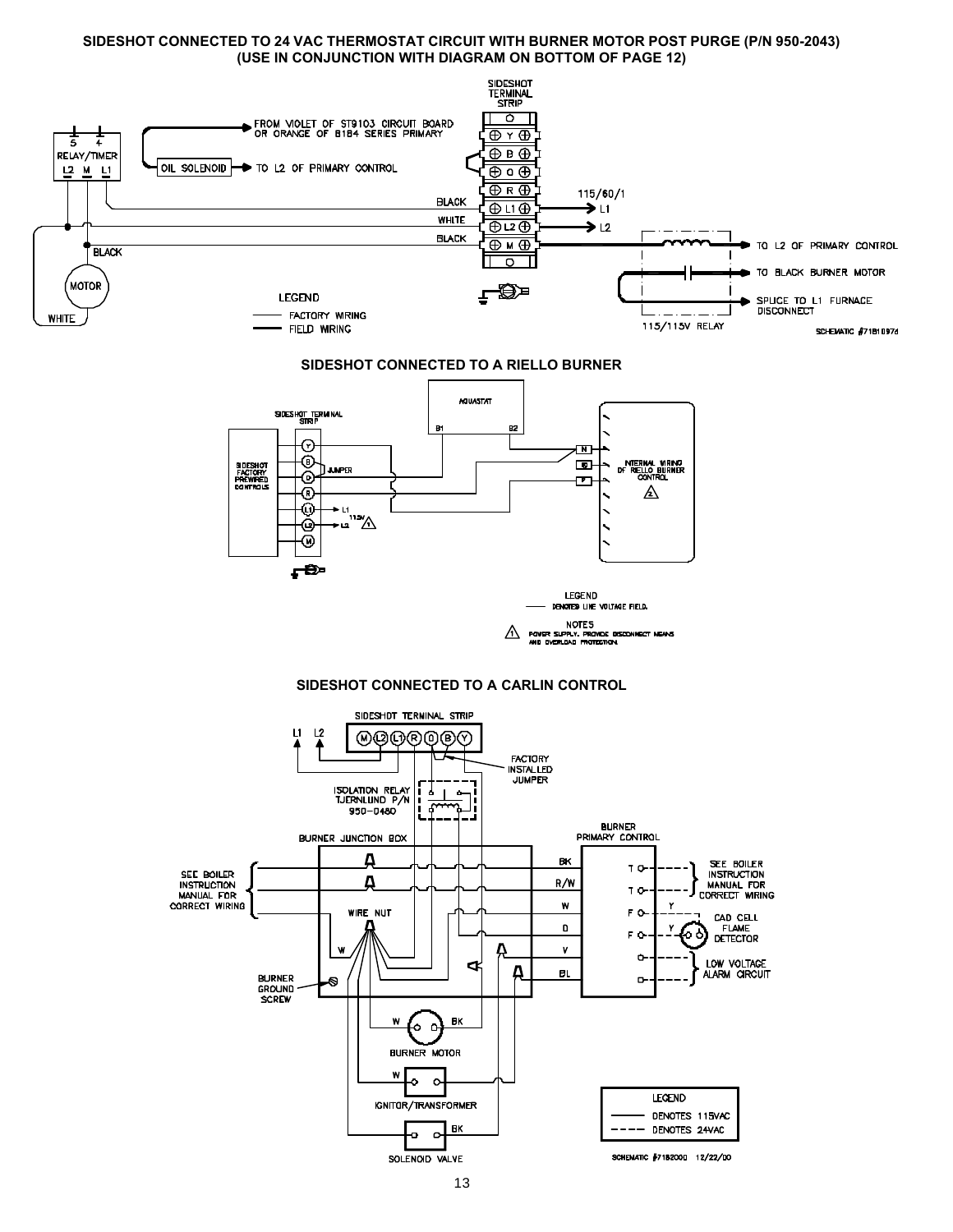### **SIDESHOT WIRED WITH WEIL-MCLAIN WGO, WTGO AND SGO-W WATER BOILERS OR AQUASTAT CONTROLLED BURNERS WITH CARLIN 602002 PRIMARY CONTROL**



# **ELECTRICAL WIRING GAS**

# **A WARNING**

All wiring from the SideShot to the appliance must be appropriate Class 1 wiring as follows: installed in rigid metal conduit, intermediate metal conduit, rigid non-metallic conduit, electrical metallic tubing, Type MI Cable, Type MC Cable, or be otherwise suitably protected from physical damage.

The electrical contact ratings for the diaphragm Fan Proving Switch and High Limit are as follows:

**FAN PROVING SWITCH HIGH LIMIT** 6.2 Amps (full load) at 120 VAC 10 Amps (full load) at 120 VAC 36 Amps (locked rotor) at 120 VAC 60 Amps (locked rotor) at 120 VAC

The Fan Proving Switch and High Limit are not suitable for loads which exceed the above limits.

### **SEQUENCE OF OPERATION WITH THE SIDESHOT INSTALLED ON 24 VOLT CONTROLLED GAS APPLIANCES:**

As the thermostat/aquastat senses a need for heat, the internal switch of the thermostat/aquastat will close. The switch closure sends current through the internal controls of appliance (e.g. high limit, low limit and all other safety controls the appliance is equipped with) and continues to the SideShot Relay/Timer and safety circuit. When the Relay/Timer receives current, the SideShot motor is energized. After draft is established within the SideShot, the Fan Proving Switch closes completing the circuit to the 24 volt gas valve. It is important to remember that the electrical interlock of the SideShot is always done at the final signal which would normally control the gas valve. All thermostats, zones, limits and circulators are to be wired as normally done on a chimney vented appliance.

All diagrams in this section show the same electrical connections. Follow the diagram which is most appropriate for your installation.

If your appliance gas valve is not labeled TH, TR as outlined in these diagrams, determine the "HOT" and "COM" terminals on the gas valve and follow the steps outlined on the bottom of Page 15.



#### **SIDESHOT FACTORY WIRING**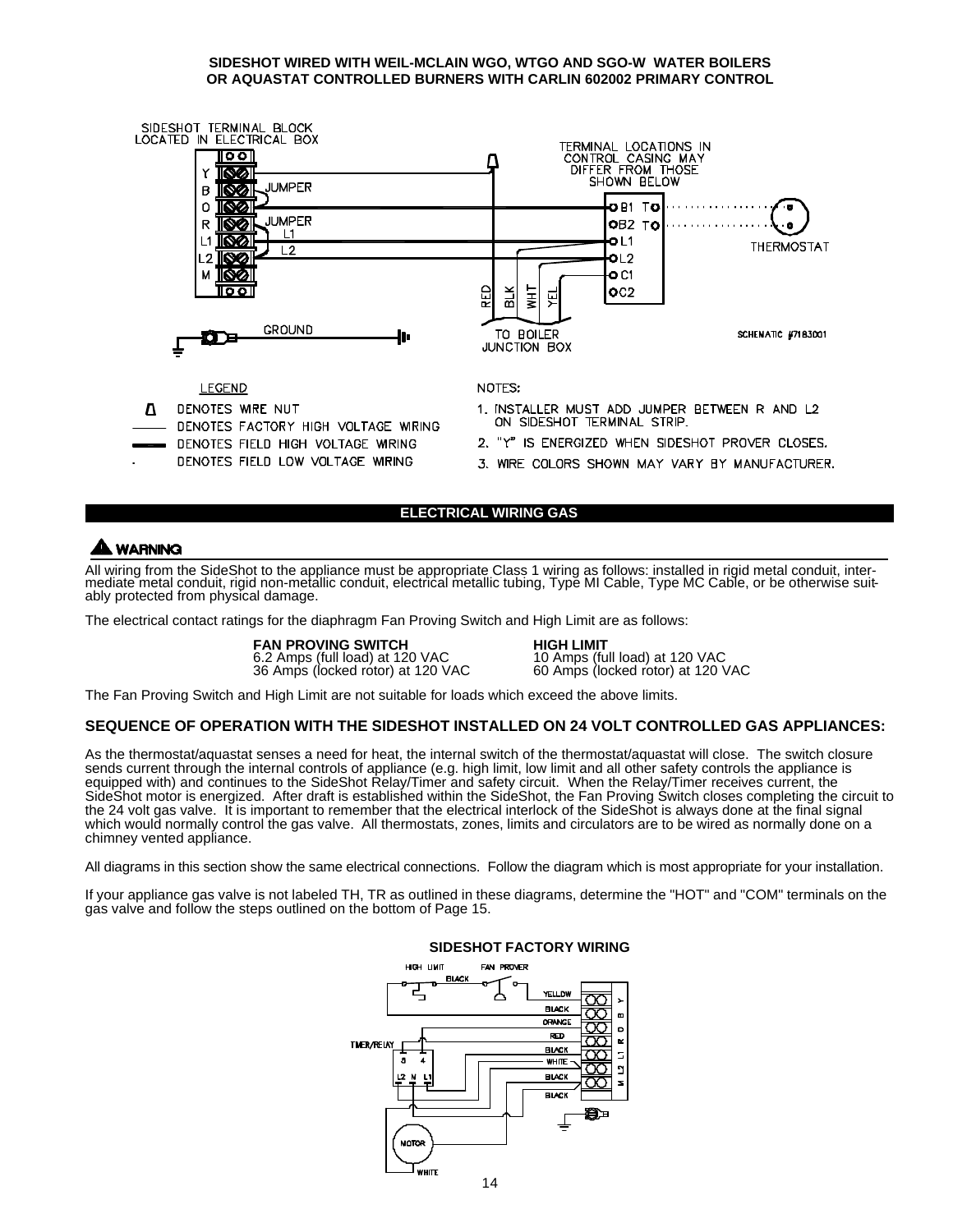### **SIDESHOT CONNECTED TO A 24V FURNACE OR BOILER WITH INTERMITTENT IGNITION**



NOTES: The SideShot is always interlocked with the gas valve of the appliance. Wire all other furnace/boiler controls as normally done when conventional venting before continuing. Disconnect power from the appliance before attempting to interlock the SideShot.

- 1. Remove the wire that is factory installed to the TH (HOT) terminal of the 24V gas valve.
- 2. Connect the wire removed from the TH(HOT) terminal in step 1 to terminal O of the SideShot terminal strip.
- 3. Connect terminal Y of the SideShot terminal strip to the TH (HOT) terminal of the 24V gas valve.
- 4. Connect terminal R of the SideShot terminal strip to the TR(COM) terminal of the 24V gas valve. NOTE: Do not remove the factory installed wire from the TR(COM) terminal.
- 5. Connect terminal L1 of the SideShot terminal strip to L1.
- 6. Connect terminal L2 of the SideShot terminal strip to L2.
- 7. Connect the Ground to grounding screw in SideShot electrical box.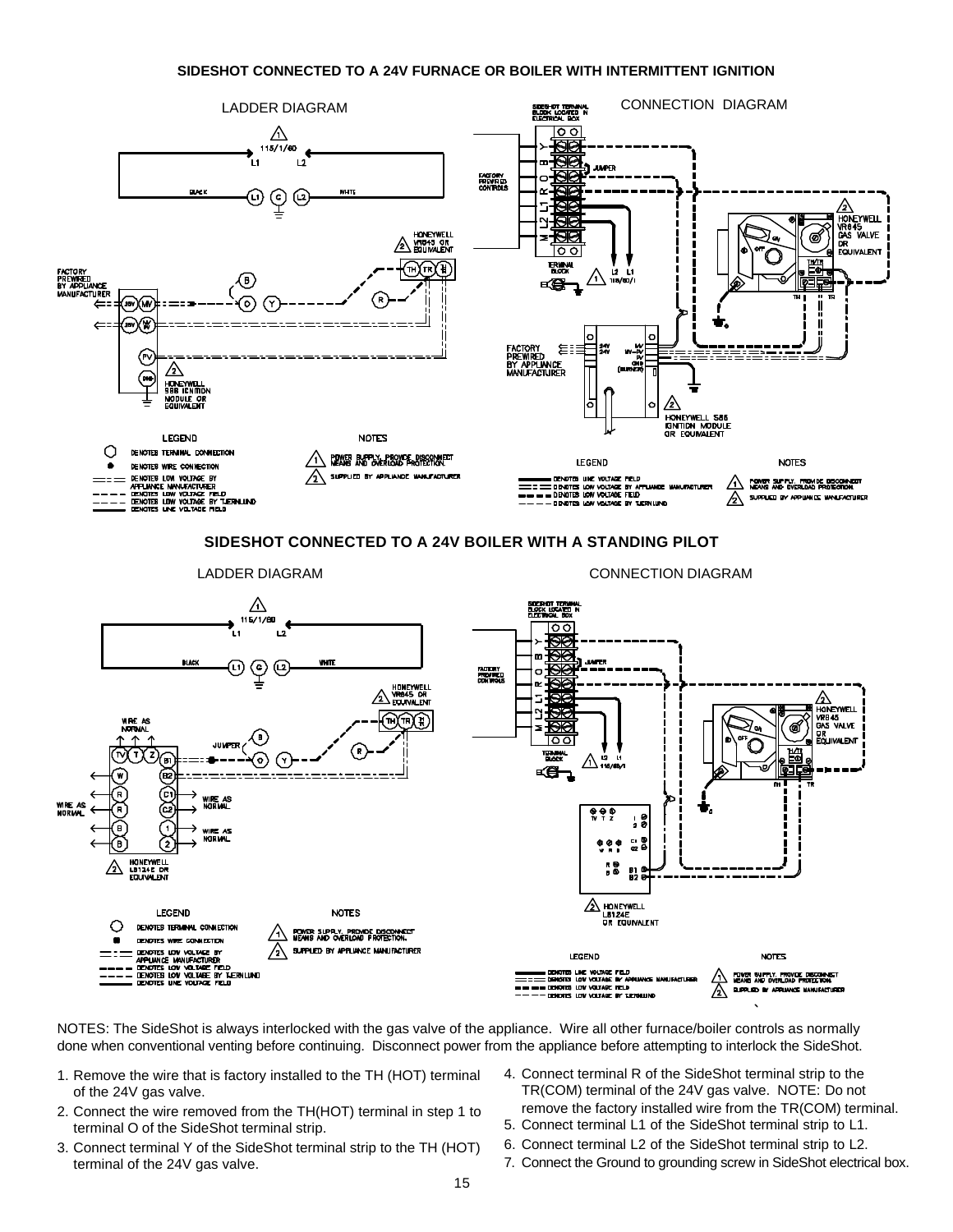The SideShot Vent system will properly vent a wide range of BTU/hr. input capacities. To compensate for different burner capacities, vent connector lengths and wind conditions it features a draft adjustment located on the outside of the Vent Hood. In general, positioning the draft adjustment **inward** will cause the SideShot to operate at lowest capacity. Positioning the draft adjustment **outward** will cause the SideShot to operate at highest capacity.

### **IMPORTANT:**

The following paragraph describes the initial draft adjustment. It may be necessary to make a slight readjustment to compensate for various conditions: wind, vent connector resistance, negative building pressure and multiple appliances.

ASHRAE lists the average design factor for wind loads in North America at 15 MPH. Refer to the Draft Adjustment Chart on Page 17. We recommend that the 25 MPH category be used to allow for excursions beyond the 15 MPH average. It is not recommended for the SideShot to be terminated on a wall that faces the direction of the prevailing winds. Backdrafts by severe winds can cause oil odors to remain in the structure and/or interrupt heating equipment operation. If the SideShot is terminated in a direction prone to higher winds, or if higher winds are common in your geographic area, use the 40 MPH category to determine the proper draft adjustment setting. If the draft adjustment is set at the 25 MPH category and sustained winds exceeding 25 MPH are present, the Fan Proving Switch will disrupt the burner until the wind load drops below 25 MPH. Wind loads referenced are based on straight line winds directed against the Vent Hood.

## **DRAFT ADJUSTMENT PROCEDURE:**

- 1) Set the draft adjustment to the appropriate setting based on the above instructions and the Draft Adjustment Chart. Adjustment is accomplished by loosening both nuts on each side of the Vent Hood and centering **both** indicators to the desired setting. Tighten the four nuts to secure the draft adjustment at desired setting.
- 2) Place the appliance and SideShot in operation. Measure the over-fire draft. Make necessary adjustments to the primary air intake and barometric draft control to comply with the over-fire draft requirements of the appliance. In most cases, the over-fire draft should be in a range of -.02" to -.04" W.C. If adjustments to the primary air intake and barometric draft control do not provide the required over-fire draft, the SideShot draft adjustment must be repositioned, accordingly. Measure over-fire draft after repositioning SideShot draft adjustment.

# **DRAFT ADJUSTMENT GAS**

The SideShot Vent System will properly vent a wide range of BTU/hr. input capacities. To compensate for different burner capacities, vent connector lengths and wind conditions it features a draft adjustment located on the outside of the Vent Hood. In general, positioning the draft adjustment **inward** will cause the SideShot to operate at lowest capacity. Positioning the draft adjustment **outward** will cause the SideShot to operate at highest capacity.

### **IMPORTANT:**

The following paragraph describes the initial draft adjustment. It may be necessary to make a slight readjustment to compensate for various conditions: wind, vent connector resistance, negative building pressure and multiple appliances.

ASHRAE lists the average design factor for wind loads in North America at 15 MPH. Refer to the Draft Adjustment Chart on Page 17. We recommend that the 25 MPH category be used to allow for excursions beyond the 15 MPH average. It is not recommended for the SideShot to be terminated on a wall that faces the direction of the prevailing winds. Backdrafts by severe winds can cause oil odors to remain in the structure and/or interrupt heating equipment operation. If the SideShot is terminated in a direction prone to higher winds, or if higher winds are common in your geographic area, use the 40 MPH category to determine the proper draft adjustment setting. If the draft adjustment is set at the 25 MPH category and sustained winds exceeding 25 MPH are present, the Fan Proving Switch will disrupt the burner until the wind load drops below 25 MPH. Wind loads are based on straight line winds directed against the Vent Hood.

### **DRAFT ADJUSTMENT PROCEDURE**

- 1) Set the draft adjustment to the appropriate setting based on the above instructions and the Draft Adjustment Chart. Adjustment is accomplished by loosening both nuts on each side of the Vent Hood and centering **both** indicators to the desired setting. Tighten the four nuts to secure the draft adjustment at desired setting.
- 2) Place the appliance and SideShot in operation. The appliance must be operated at its full input. Determine if there is any spillage of flue gas from the draft hood or draft diverter. Spillage can be detected by holding a taper or other smoke producing device adjacent to the draft hood or draft diverter and observing that the smoke **is not** being pulled into the draft hood or draft diverter. If flue gas spillage is detected move the SideShot draft adjustment outward to the next highest setting and recheck for flue gas spillage. Repeat as necessary until there is no flue gas spillage.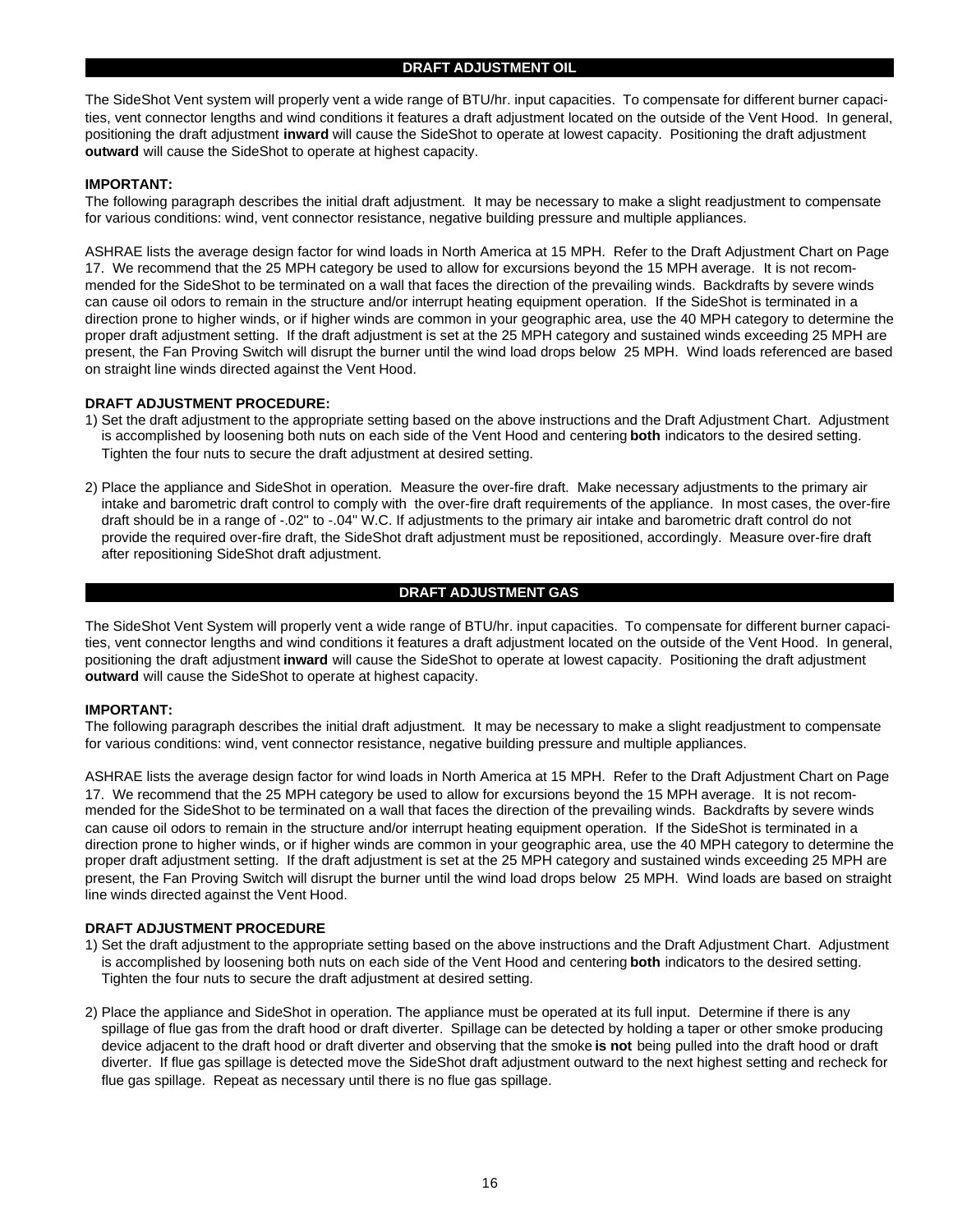| BTU/HR<br>INPUT | <b>FLAME RETENTION</b><br>OIL BURNER | 25 mph 40 mph  | CONVENTIONAL OIL<br><b>BURNER</b><br>25 mph | 40 mph | CAS.<br><b>APPLIANCE</b><br>25. | mph 40 mph |
|-----------------|--------------------------------------|----------------|---------------------------------------------|--------|---------------------------------|------------|
| 50,000          |                                      |                |                                             | 2      | 2                               | 4          |
| 60.DO           |                                      |                | 2                                           | 3      | 2                               | 4          |
| 70,DOO          | 1                                    | $\overline{2}$ | 3                                           | 4      | 3                               | 5          |
| 80,000          | 1                                    | $\overline{2}$ | 3                                           | 4      | 3                               | 5          |
| 90.000          |                                      | $\overline{2}$ | 3                                           | 4      | 4                               | 6          |
| 100,00D         | 1                                    | $\overline{2}$ | 5                                           | 6      | 4                               | 6          |
| 110,00D         | Ż                                    | 3              | 5                                           | 6      | 5                               | 7          |
| 120,000         | 2                                    | 3              | 5                                           | 6      | 5                               | 7          |
| 130,000         | 2                                    | 3              | 5                                           | 6      | 6                               | 8          |
| 140,00D         | 2                                    | 3              | Ê                                           | 8      | 6                               | 8          |
| 150,00D         | 3                                    | 4              | 6                                           | 8      | 6                               | 8          |
| 160,000         | 3                                    | 4              | 6                                           | 8      | 0                               | 8          |
| 170,000         | 3                                    | 4              | 6                                           | 8      |                                 |            |
| 180,000         | 3                                    | 4              | É                                           | 8      |                                 |            |
| 190,000         | 4                                    | 5              |                                             |        |                                 |            |
| 200,000         | 4                                    | 5              |                                             |        |                                 |            |
| 210,000         | 4                                    | 5              |                                             |        |                                 |            |
| 220,000         | 4                                    | 5              |                                             |        |                                 |            |

# DRAFT ADJUSTMENT CHART

NOTES: All draft adjustments are approximate. This chart is to be used for initial draft adjustment only. Subsequent draft adjustments may be required to compensate for various field conditions: wind, vent pipe resistance, building pressure, multiple appliances, etc.

BTU/HR input ratings assume 30% or less excess air for flame retention burners and 50% to 100% excess air for conventional oil burners.

# **A WARNING**

Do not exceed the recommended BTU/HR input range of the SideShot.

Under no circumstances shall the minimum draft adjustment be used for the larger input range of this product.

Improper draft adjustment may result in the dispersion of flue products/carbon monoxide into the building interior.



# **COMBUSTION AIR**

Adequate combustion air is vital for proper combustion and for safe venting. Likewise, for proper SideShot performance, adequate combustion air must be available to the appliance. Many installers assume adequate combustion air is present, especially in older homes. In some cases this is a false assumption, because many older homes have been made "tight" due to weatherization. Size the combustion air opening(s) into the appliance room as outlined NFPA 54/NFPA 211. When installing a SideShot, it is not necessary to supply any more combustion air than normally required when conventional venting. Common symptoms of inadequate combustion air include: Fan Proving Switch short cycling, odor present at the end of burner cycle, outside air enters the structure through the SideShot Vent System on SideShot/Appliance off cycle.

# **SYSTEM OPERATION CHECK-OUT**

- 1. Adjust thermostat or appliance controls to call for heat.
- 2. Verify that the SideShot operates first, prior to burner ignition. Allow heating equipment and SideShot to operate continuously while performing steps 3-5.
- 3. Close all doors and windows of the building. If heating equipment is installed in utility room or closet, close the entrance door to this room. Close fireplace dampers.
- 4. Turn on all appliances in the structure that exhaust indoor air during their operation, e.g. turn on clothes dryer, exhaust fans, such as range hoods, bathroom exhaust and whole house fans.
- 5. Allow SideShot and equipment to operate for at least five minutes. Tripping of the burner circuit by the Fan Prover Switch during the five minute operation indicates an unsafe operating condition. Turn fuel supply off to appliance and DO NOT OPERATE UNTIL UNSAFE VENTING CONDITION IS INVESTIGATED BY QUALIFIED SERVICE PERSONNEL.
- 6. Turn thermostat or equipment controls to the "off" position. Verify that the post-purge timer operates the SideShot for several minutes while burner is not firing before the SideShot turns off. Post-purge adjustment is made by turning the small slotted screw. Counter clockwise will increase delay, clockwise will decrease delay. Overturning adjustment screw will damage timer.
- 7. Return all windows, doors and exhaust fans to their original conditions of use.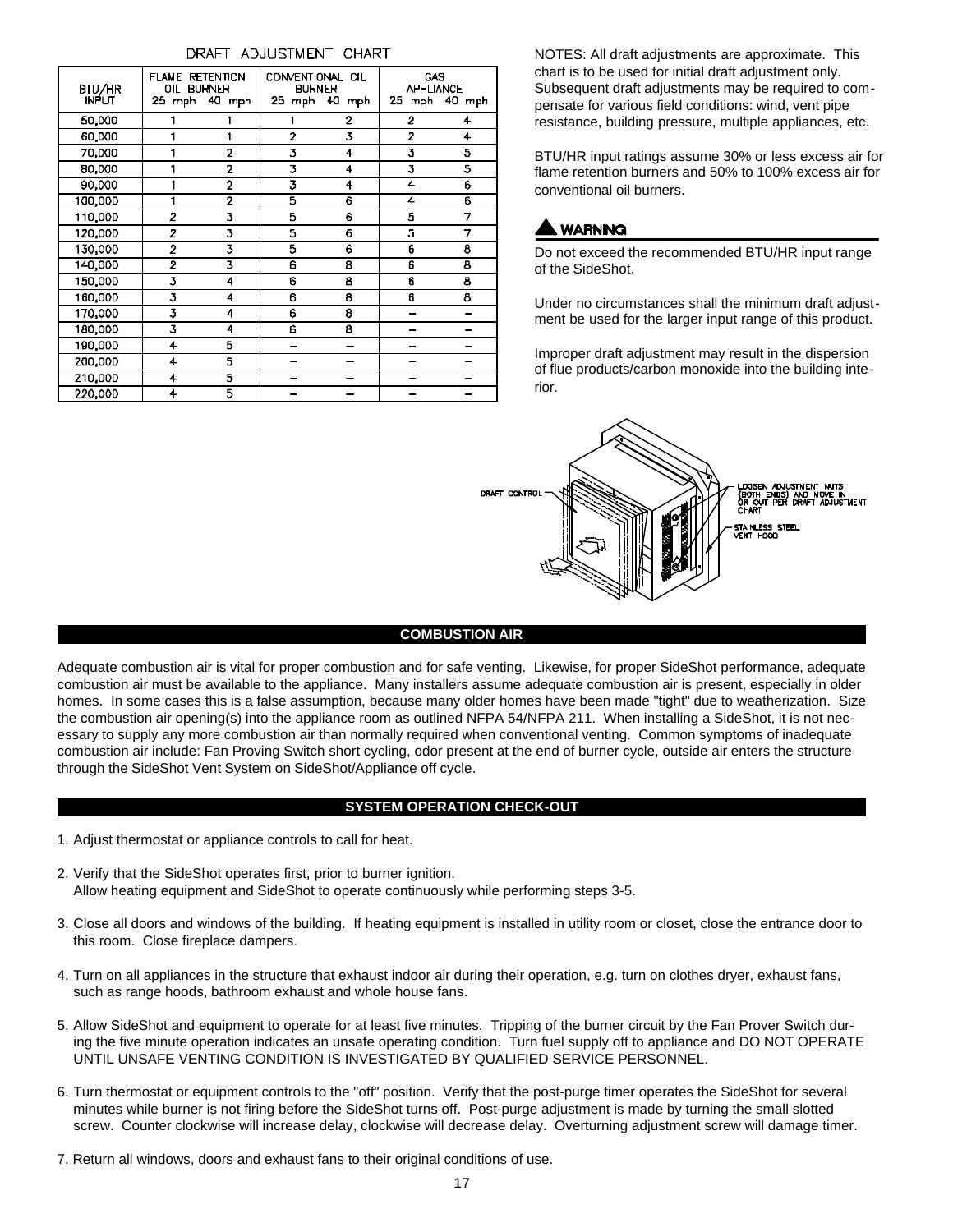### **TROUBLESHOOTING OIL ODORS**

Many problems can be eliminated quite easily by having the equipment properly set up by a professional oil-heat service contractor. The sophistication of today's heating equipment and instrumentation needed for efficient operation requires proper training. There is no substitute for the work of a qualified oil-heat service professional. All trouble shooting recommendations that follow assume the equipment is installed and maintained by a qualified service person.

**Timer/Relay:** The factory installed Timer/Relay provides the post purge cycle for the venting system. Just as a chimney continues to draft after the burner has shut-down, the Timer/Relay operates the SideShot to clear the vent system of residual gases. The duration of the post-purge cycle is adjustable from 1 to 10 minutes. Turn the adjustment on the Timer/Relay counter-clockwise to accomplish a longer post purge. Over turning adjustment screw will damage timer.

**Draft Adjustment:** The SideShot Draft Adjustment, located outdoors on the Vent Hood, has two functions: A) It allows the installer to fine-tune the amount of draft that the SideShot must develop to vent the specific appliance, and B) It prevents air infiltration caused by strong winds and gusts. Air infiltration back through the vent system will bring with it the odors from the flue gas residue on the inside of the vent pipe. When the Draft Adjustment is at an inward setting (lower number) the Vent Hood will deflect a greater volume of wind than at a higher setting.

(**REMINDER :** The most significant preventer of wind-induced air infiltration is choosing a proper termination location of the SideShot before installation, see requirements on pages 4 and 5, under "Vent Hood Termination Clearances.")

Verify that the Draft Adjustment is appropriate for the BTU/hr input, as shown on the "Draft Adjustment Chart," page 17 . If necessary, change setting by loosening both nuts on each side of the Vent Hood and center both indicators to the desired setting. Tighten the four nuts to secure new Draft Adjustment.

#### **IMPORTANT**

Any adjustment to the draft setting must be followed by an over-fire draft measurement and necessary adjustments to the primary air intake on the burner and barometric draft control. See Draft Adjustment Procedure, pages 16 and 17.

**Burner Adjustment:** Verify that the over-fire draft matches that recommended by the heating equipment manufacturer. Adjust the combustion efficiency and smoke characteristics to optimum levels of performance.

**Combustion Air:** Modern construction methods and materials have reduced natural air infiltration rates to extremely low levels. Even older homes can lack adequate air for combustion, when insulation upgrades and other weatherization methods have been installed.

It is recommended that fuel burning appliances have dedicated sources of outside air for combustion. This may be simply accomplished by running a properly sized duct from outdoors and terminating it near the burner air intake. Accessory air intakes are available that connect to the burner motor, using it to pull in the outdoor air. The Tjernlund IN-FORCER™ Combustion Air Intake tempers the raw outdoor air as it is delivered to the burner. Without a source of outdoor air for combustion, a tight home's negative pressures will draw odors back through the venting system during the appliance off cycle.

**Chronic Oil Odor Conditions:** Certain features of the specific appliance and installation, e.g. high heat-retention combustion chamber; low-mass, dry-base; piping system design; oil impurities; air in lines, can all contribute to an increased production of oil odor and cannot always be anticipated. For extreme cases of oil odor nuisance Tjernlund recommends the practice of post-purging the burner during the vent system post-purge. A burner post-purge cycle can eliminate any shortcomings of compatibility between the specific installation and the SideShot. Burner post-purge kits, such as, Tjernlund's P/N 950-2043, are available from most oil equipment distributors. Burner post-purge kits should be used on installations where the combustion air is being adequately supplied, yet oil odors continue.

### **TROUBLESHOOTING ELECTRICAL PROBLEMS**

# **WARNING**

The following guide is intended to be used if a problem occurs during the use of the SideShot side wall vent system. At several steps throughout the guide you will be required to measure 115 Volts with a voltmeter, (See Diagram M).

**Extreme caution must be exercised to prevent injury.** If you are unable to determine the defective part with the use of this guide, call your Tjernlund distributor or Tjernlund Products direct at 1-800-255- 4208 for further assistance.

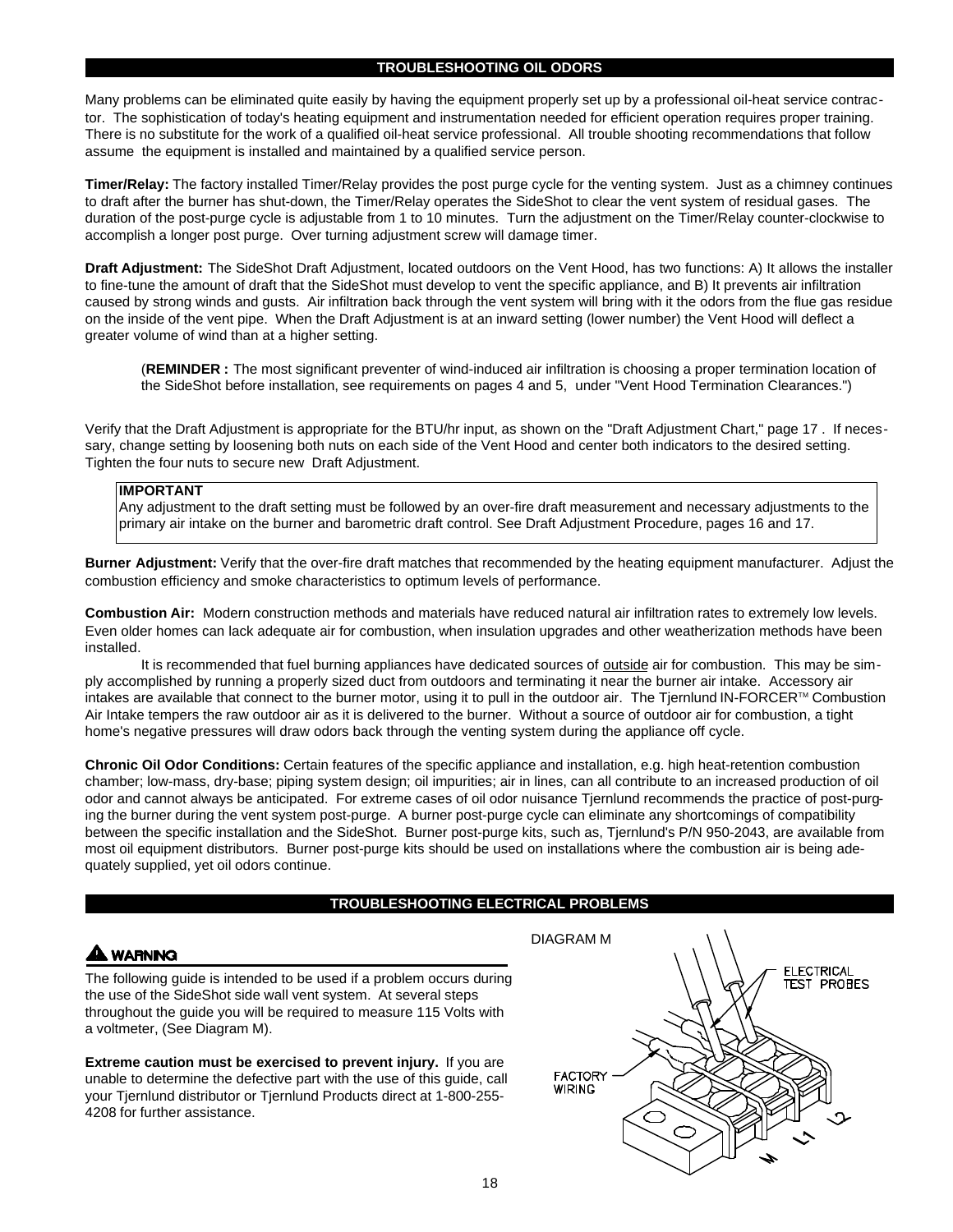## **SYMPTOM 1: SIDESHOT MOTOR RUNS CONTINUOUSLY**

Remove the external control wire attached to terminal "O" of the SideShot terminal strip. This should cause the motor to shut down within ten minutes (after the post-purge cycle has finished).

Yes

Replace Timer/Relay, Part #950-1067. No

SideShot and appliance are not interlocked correctly. Voltage is present at terminal "O" constantly. Voltage should cycle on/off with appliance cycles. Refer to electrical diagrams in this manual. Rewire according to appropriate diagram.

# **SYMPTOM 2: APPLIANCE WILL NOT OPERATE, BUT SIDESHOT DOES**

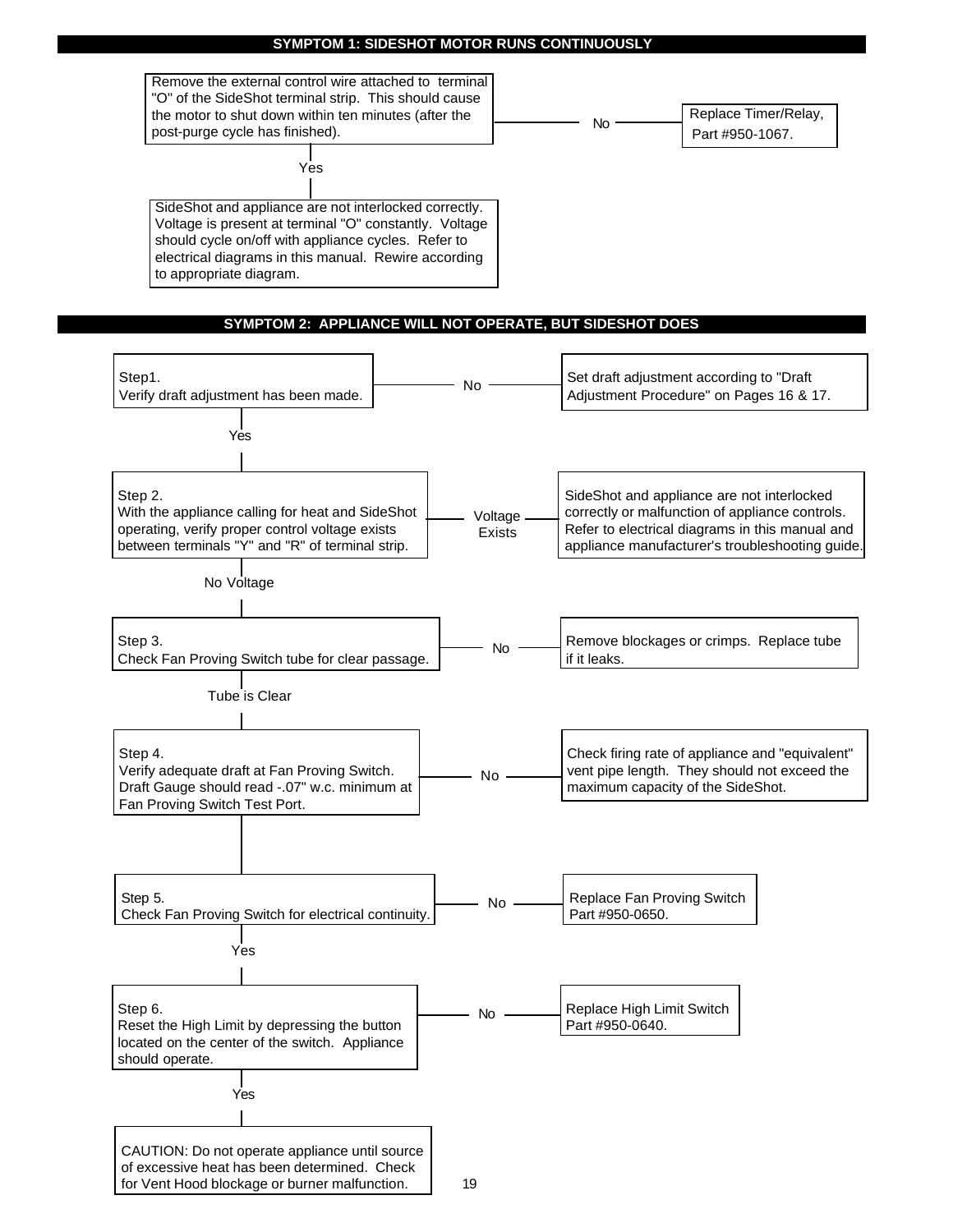# **SYMPTOM 3: SIDESHOT MOTOR WILL NOT OPERATE**

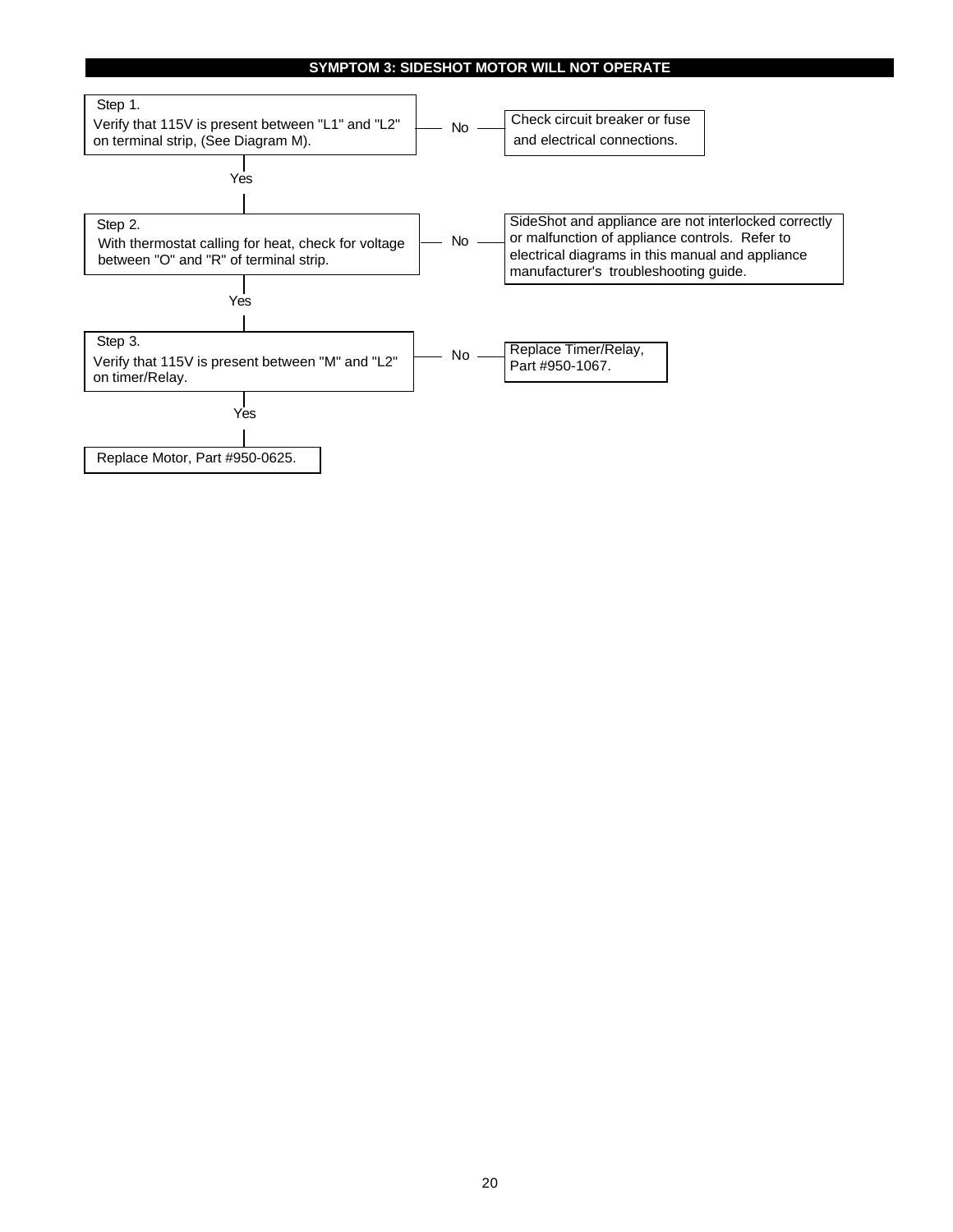# **MAINTENANCE**



DIAGRAM N

### **WHEEL INSPECTION (DIAGRAM N)**

- 1. The SideShot blower wheel **must** be inspected annually. Particulates, such as soot, oil impurities and sheet rock dust, can prevent proper venting and will cause noise and vibration. Follow instructions, below for motor/wheel assembly removal.
- 2. Clean all particulate from wheel with a soft metal wire brush and soot cleaner. Clean the pocket of each blade, as well as the rest of the wheel.
- 3. A wheel that exhibits large amounts of particulate or appears to be out of round should be replaced with a new wheel. Instructions for wheel replacement are listed below.

## **REMOVAL AND REPLACEMENT OF MOTOR/WHEEL ASSEMBLY (DIAGRAM N)**

# **A WARNING**

Disconnect power supply to the SideShot and heating equipment when servicing the SideShot. Failure to do so may result in personal injury and/or equipment damage.

- 1. Remove electrical box cover.
- 2. Disconnect the two motor leads from the terminal strip.
- 3. Remove motor bracket screw from electrical box.
- 4. Holding the motor, apply firm pressure towards the plenum of the SideShot and remove the six motor mount nuts. **Note: Hold the assembly firmly; failure to do so could damage internal parts.**
- 5. Slide motor/wheel assembly from Plenum. Grasp only the motor casing; do not damage wheel, shaft or other components on Plenum. Do not rest assembly on wheel.

### **WHEEL REPLACEMENT (DIAGRAM N)**

- 1. Loosen set screw from wheel hub by using a 5/32" allen wrench.
- 2. Twist wheel to loosen and pull off of motor shaft. **Do not pull too hard; wheel may bend**. Wheels "fused" to shaft may require penetrating oil and/or a wheel puller to facilitate removal.
- 3. Slide new wheel on to flat of shaft and firmly tighten set screw.

### **MOTOR OILING**

The SideShot motor is permanently lubricated and requires no oiling.